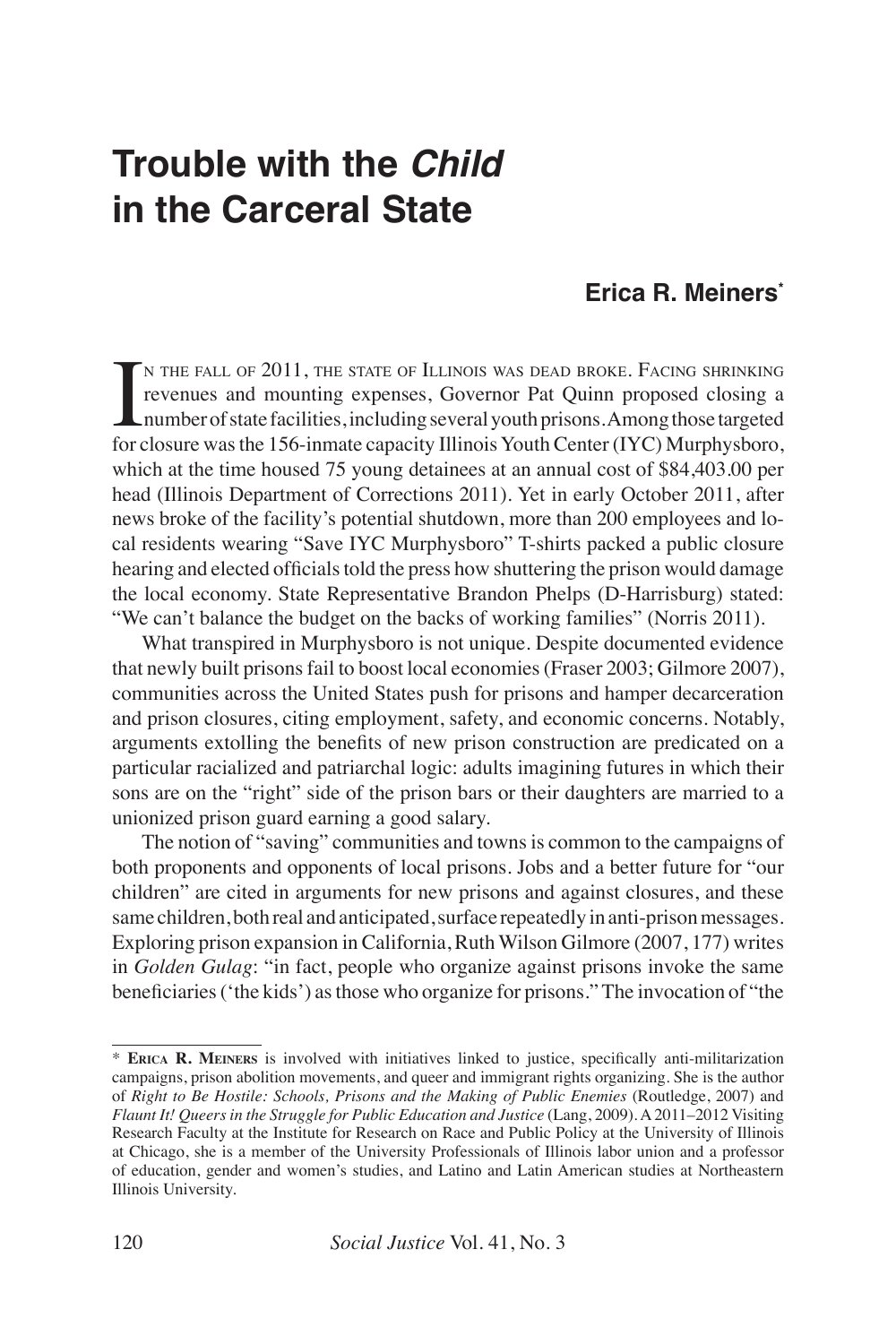child" represents a significant thread in prison-related issues, one that anti-prison organizers and critical prison studies scholars must examine.

While "the kids" and their futures are invoked in arguments for and against prison construction, the parameters of childhood, always elastic, are contracted and elongated. In the United States, the criminal justice system is coming to the fore in reshaping these boundaries. For example, legal and social protections are extended to some categorized as children—a construct that stems from adults' curious investments in temporal status—but denied to many others. This includes six-year-old Salecia Johnson, who in April 2012 was handcuffed and taken to the police station following a tantrum at the school she attended in Georgia (Jefferson 2012). Policing, punishment, prisons, and their associated carceral systems continually redefine who qualifies as a child, but the category of *the child* has other consequences. Historian Robin Bernstein (2011, 8) describes the "perfect alibi" of *the child*, or its ability to "retain racial meanings but hide them under claims of holy obliviousness." She notes how it shields particular sociopolitical transactions, for example, the racialized and hetero-gendered production of innocence. Never a "neutral" representation, *the child* as deployed in pro- and anti-prison debates performs a kind of temporal magic, while masking key social and political transactions.

This article examines how *the child,* as a flexible signifier, frames transactions within the US carceral sphere. The first part defines the frameworks of prison abolition and movement assessment, which shape the political landscape underpinning or informing this analysis. The second part briefly identifies the contemporary flexibility of *the child*. The third part tracks how the child is deployed in ways that elide such complexities through three examples of how representations of *the child* operate across the spectrum of pro-punishment and anti-prison movements. Finally, the opening frameworks are revisited to demonstrate how an abolition epistemology can assist organizers and scholars to address issues concerning *the child*. Throughout this article, *the child* is used to represent a constructed developmental category and to signify representations and tropes of the child or children evident within campaigns or organizing.

## **Contexts and Frameworks**

Throughout this article the terms *carceral state* and *prison-industrial complex* are used interchangeably. With its over 2.3 million people (one in every 99.1 adults) housed in prisons and jails, the United States has the largest number of prisoners and the highest incarceration rate—in the world (Pew Center on the States Public Safety Performance Project 2008). Disproportionately represented within the prison population are people of color, as well as the poor and others denied access to highquality education and/or meaningful, living-wage employment. Since the 1970s, incarceration rates have risen dramatically as a direct result of policies including "three strikes" legislation, mandatory minimum sentencing, and the war on drugs (Alexander 2010; Mauer 1999; Gilmore 2007; Davis 2003). Activists, organizers,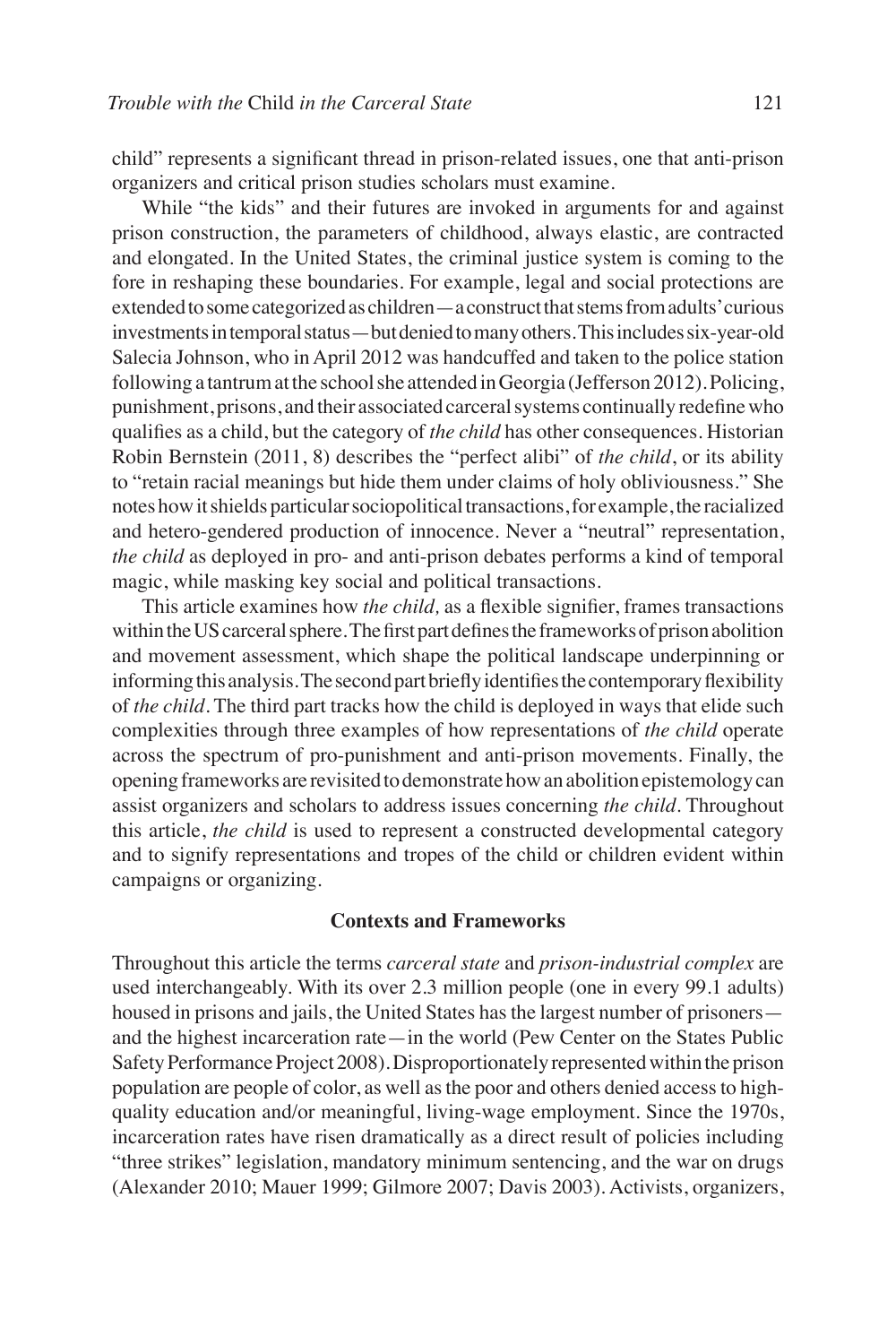academics, and those directly affected by imprisonment have conceptualized and popularized the term *prison-industrial complex* (PIC) to refer to the construction of prisons and detention centers as a perceived growth economy in an era of deindustrialization. It also comprises "a set of symbiotic relationships among correctional communities, transnational corporations, media conglomerates, guards' unions, and legislative and court agendas" (Davis 2003, 107). These interlocking economic and political relationships create social norms that require and legitimate prison expansion. Subsequently, they naturalize punishment and isolation as inevitable. The term *carceral state* is used to highlight the multiple intersecting state agencies and institutions—including not-for-profits doing the work of the state—that have punishing functions and effectively regulate poor communities, including child and family services, welfare/workfare agencies, public education, immigration, and health and human services (Gustafson 2011; Roberts 1997; Wacquant 2009). Also important is the dramatic growth of immigration policing, detention, and the militarization of US borders (Lawston and Murillo 2009). The term *carceral state*  alludes to how the logic of punishment shapes other governmental and institutional practices, even those not perceived as linked to prisons and policing.

In her defining text, Angela Davis (2003) poses the question, *Are Prisons Obsolete?* Critical Resistance, a national organization, defines prison abolition as "a political vision with the goal of eliminating imprisonment, policing, and surveillance and creating lasting alternatives to punishment and imprisonment" (Critical Resistance, n.d.). Directly connected to the histories of race and oppression in the United States, it is not possible to understand or refer to contemporary prison and policing systems in isolation from slavery, compulsive heteronormativity, immigration policies, and sovereignty for Indigenous nations and Puerto Rico. Prison abolition acknowledges that prisons, policing, and other forms of capture and punishment are not efficient, just, or moral solutions to the problems that shape violence in US communities. Therefore, as social assistance programs are reduced or eliminated and options available to the poor to cope with untenable situations are criminalized, the majority of people in prisons and jails will continue to be those actively barred from access to other life pathways: the poor, noncitizens, queers, those with mental health struggles, indigenous people and/or not-white people. Locking up more people is an attempt to disappear from public view the negligence and failures of the state to provide high-quality public education, health care, and a minimum wage that is a living wage.

Abolition is not opposed to reform. Rather, it questions the reforms that are pursued. For abolitionists, reforms that expand the life or scope of the prison are inadequate. The answer to overcrowding in prisons is not to build more prisons, but to change the policies that move more bodies into capture and confinement. In California, home to two of the world's largest detention centers for women, overcrowding prevails despite a dramatic increase in prison facilities. Yet, as State Senator Gloria Romero (D-Los Angeles) put it, "California can't build its way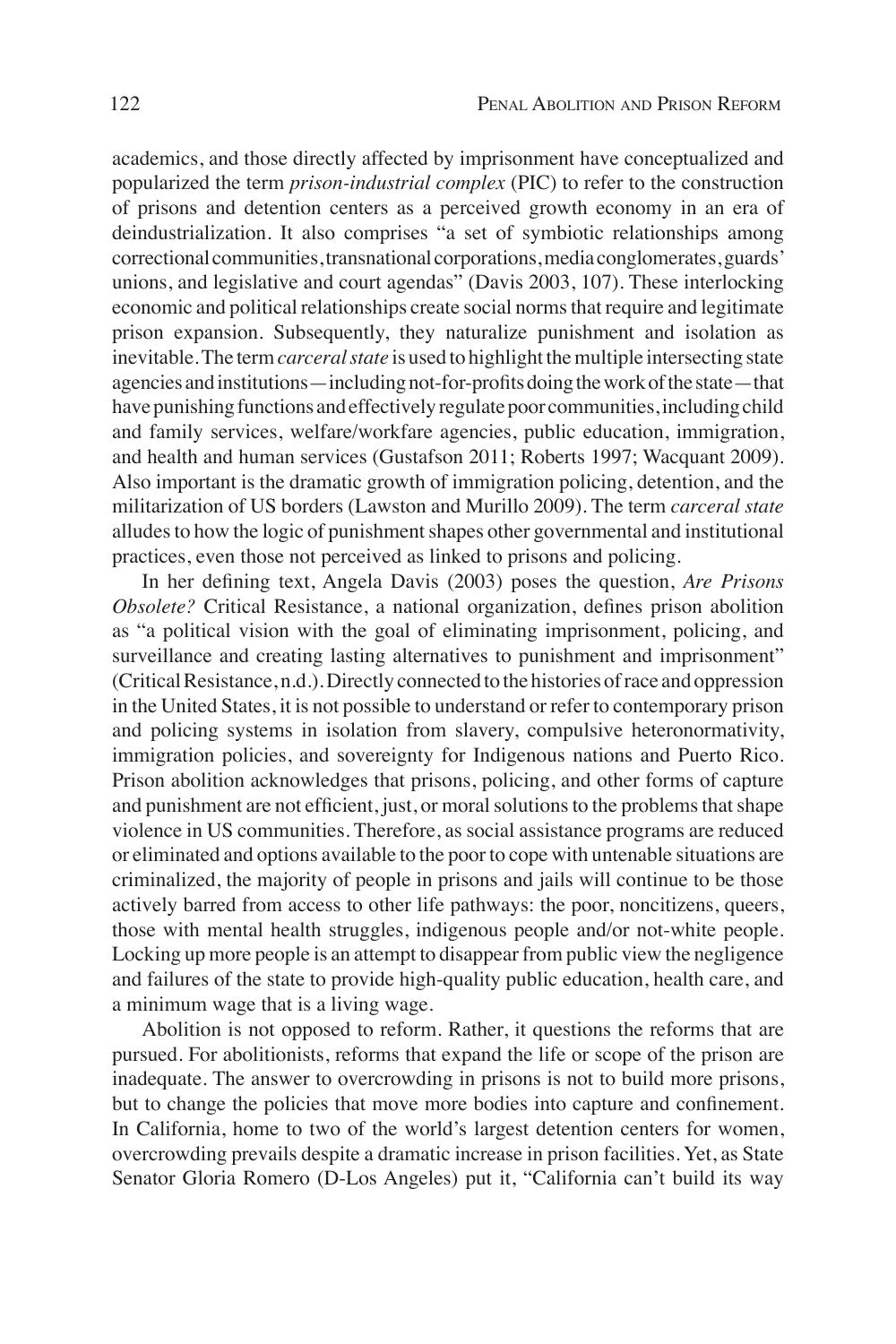out of this problem" (as cited by Braz 2006, 87). Beyond its goal of eliminating prisons and not simply building increasing numbers of improved cages for people, abolition also works to transform other supposedly democratic institutions from which too many have been excluded. As theorist Fred Moten (2004, 114) writes, abolition means "the abolition of a society that could have prisons, that could have slavery, that could have the wage."

Within the current US carceral landscape, abolition praxis emerges as an essential epistemic and organizing tool that looks beyond prisons. Abolition rejects the distinction between innocence and guilt, forcing analysis and actions that struggle with difficult questions: What are possible strategies to create better life pathways for all and not just the few that are temporally privileged? What are some non-reformist reforms that do not extend the life or the scope of the carceral state?<sup>1</sup> An abolition epistemology is a reminder that the prison nation is not broken, but is functioning precisely as designed. In this light, working toward prison abolition requires a radical imagination to recover public safety from the racialized and punitive "law and order" paradigm that punishes the poor. Correspondingly, abolition necessitates examining how key artifacts, including the child, scaffold and naturalize a carceral state.

#### **Flexible Bodies**

Childhood, like adolescence and other categorizations, is a shifting and invented construct. Most popularly associated with Philippe Ariès (1962), whose critical investigation into the social construction of childhood identified key sociological shifts in the seventeenth century such as urbanization, industrialism/capitalism, and religion as primary factors influencing changes to family and kinship structures and the creation of *the child*. Historian Holly Brewer (2005, 9) outlines how this invention of a childhood—specifically a white childhood—is today manifested in the United States:

We would not now elect a thirteen year old to the House of Representatives (and certainly not have him give a keynote speech on an important bill at fourteen). We would not accept a will signed by a four year old. We could not permit a fourteen year old, regardless of wealth, to judge (as a juror) someone's guilt or innocence. We would not hang an eight year old for arson. We would not permit an eight year old to legally marry. We would not allow a five year old to bind himself to labor—and force him to abide by his agreement until he reaches twenty-four. Yet the laws and legal guides made these practices acceptable in sixteenth and seventeenth England and Virginia.

This history is documented, but the contemporary flexibility of *the child* as a constructed category is not popularly understood. *Childhood* reflects a period of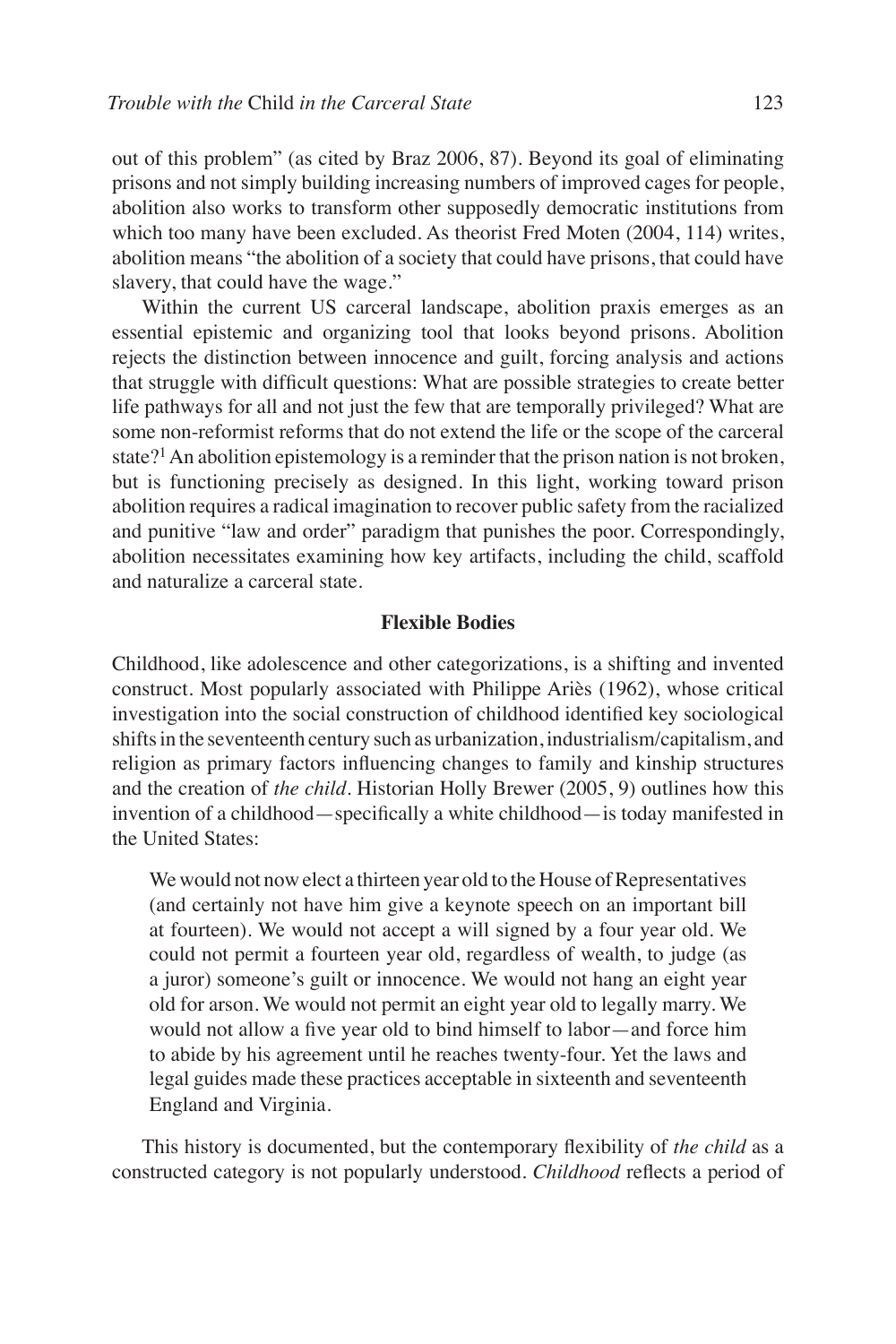"legal strangeness" (Stockton 2009, 16), or ambiguity, with the transitory period into adulthood defined as *juvenile, adolescent, minor, youth, or teenager*. Yet there is no consensus on the boundaries of these transitions.

Contemporary age requirements—to drink alcohol, to vote, to serve in the military, to have sex—are mobile and often incoherent and/or contradictory when mapped onto one another. Those fifteen years of age, for example, may be held culpable for crimes as adults, yet that same age cohort is protected by laws that stipulate that a person 15 years of age is not legally competent to consent to heterosexual acts, except in some states where a girl of a stipulated age may marry a man with parental consent (Schaffner 2002). New developmental categories, meanwhile, continue to emerge. For young black men, going to prison has become akin to entering a new "life stage," similar to joining the military or getting married (Petit and Western 2004). For college-educated, relatively affluent young people, however, "emerging adulthood" is posited as a phase when the secure markers of their class (and often racial and gendered status), including marriage, employment, and homeownership, have yet to be achieved (Cohen 2010). Yet black men, and increasingly black women, move directly from child to adulthood and effectively are denied adolescence. More affluent, better-educated young people are granted a new status and attendant benefits, such as extended access to their parents' health insurance (Arnett 2000).

The suppleness of *childhood* is not arbitrary. Ruth Gilmore (2007, 28) defines racism as "the state-sanctioned or extralegal production and exploitation of groupdifferentiated vulnerability to premature death." *The child* produces forms of groupdifferentiated vulnerability—and simultaneously masks traces of that production. For example, the nineteenth-century construction of childhood explicitly excluded nonwhite children. White children were treated as innocent and sentient, and therefore fully human, while black children were excluded from innocence and access to sentience, and deemed not fully human (Bernstein 2011). Today the categories of child, youth, or adult and their accompanying legal, political, and social conditions are never produced in isolation from race, sexuality, gender, ability, geography, and socioeconomics. Not everyone benefits from an affiliation with childhood, and some are excluded from the categories of childhood or youth, including twelve-year-old boys who are charged as adults and nine-year-old girls who are held as juveniles in detention centers. The category *child* masks the transactions that ultimately decide who has access to innocence, sentience, and full humanity.

Although the benefits or liabilities attached to these developmental categories are rarely transparent or coherent, debates about where to draw chronological and culpable lines between child, juvenile, and adult repeatedly surface in the mainstream media. Important in these debates is the evidence the media, psychological experts, and other parties use to rationalize these boundaries, providing an understanding of how the intertwined, and lethal, histories and associations between race and innocence disappear in "science" and legal strategies. For example, while the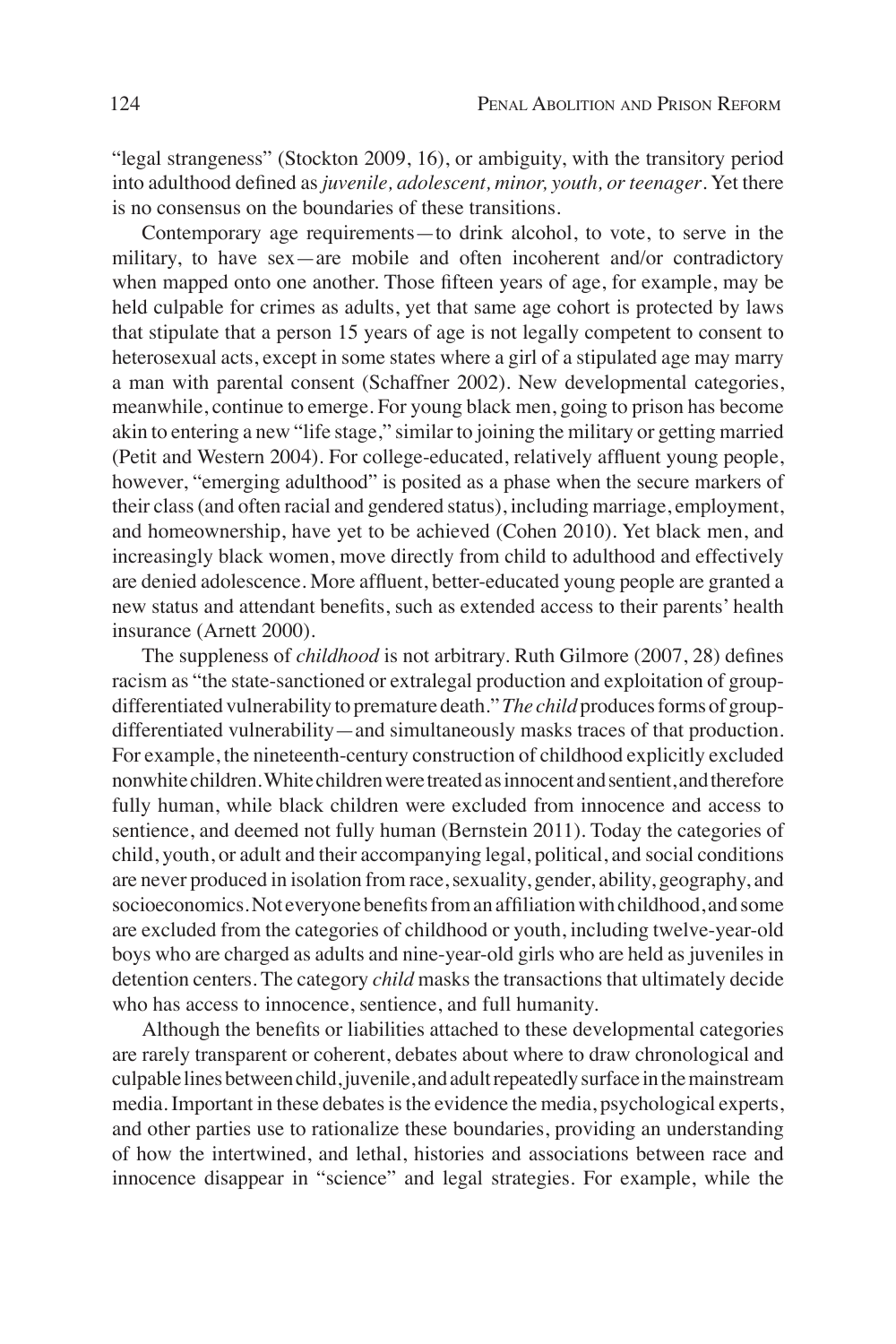US Supreme Court debated the constitutionality of the death penalty for crimes committed under the age of 18, neurological research and statements circulated throughout the mainstream media:

Along with everything else in the body, the brain changes significantly during adolescence. In the last five years, scientists, using new technologies, have discovered that adolescent brains are far less developed than previously believed. (American Bar Association 2004, 1)

This "explosion in scientific research on adolescent brain development" (Bronner, 2012, para 2) had a significant impact on the status of those under 18 years of age within the criminal justice system. This brain research translated into less legal (and moral) culpability for harms (and crimes) committed and more access to state protection through the presumption of the potential for development or change afforded an adolescent. The death penalty for juveniles was abolished in 2005. Five years later, when the court voted 6–3 to abolish life without parole (LWOP) for juveniles convicted of non-murder crimes, science was at the core of the arguments. In this 2010 decision, the *New York Times* quoted Justice Stephens: "Knowledge accumulates. We learn, sometimes, from our mistakes" (as cited in Liptak, 2010). In 2012, the Supreme Court prohibited (5–4) states from imposing a life sentence on juveniles who commit murder. Justice Elena Kagan's majority opinion drew from the problematic paradigm of "common sense" surrounding who counts as a child, and on a possibly equally elusive foundation, science: "Our decisions rested not only on common sense—on what "any parent knows"—but on science and social science as well" (Barnes 2012). Emerging neurological research is a strong foundation for these decisions.

A critique of this brain research is infinitely beyond my scope, but I will note that some of this emergent research also highlights sexual and gender differences as "innate" or biological. Instead, I wish to flag that the circulation of this research within a racialized criminal justice landscape has profound consequences. Psychology, experience (or lack of reason), and neurology legitimated a form of "delay," or a temporal stalling of development frameworks. This was simultaneously used as evidence to support the idea that juveniles need protection. However, according to Patricia Soung (2011), one of the few juvenile justice advocates in the United States to be publicly critical of this strategy, the "neurolaw" is flawed. She argues that,

interpretations of the science [are] too often laden with deficits-language, even describing youth as a form of mental deficiency. Moreover, the application of neuroscience to a juvenile and criminal justice system disproportionately populated by people of color perpetuates and naturalizes associations between race, criminality, and intellect. In the end, biologizing youth and race in the same moment distracts from a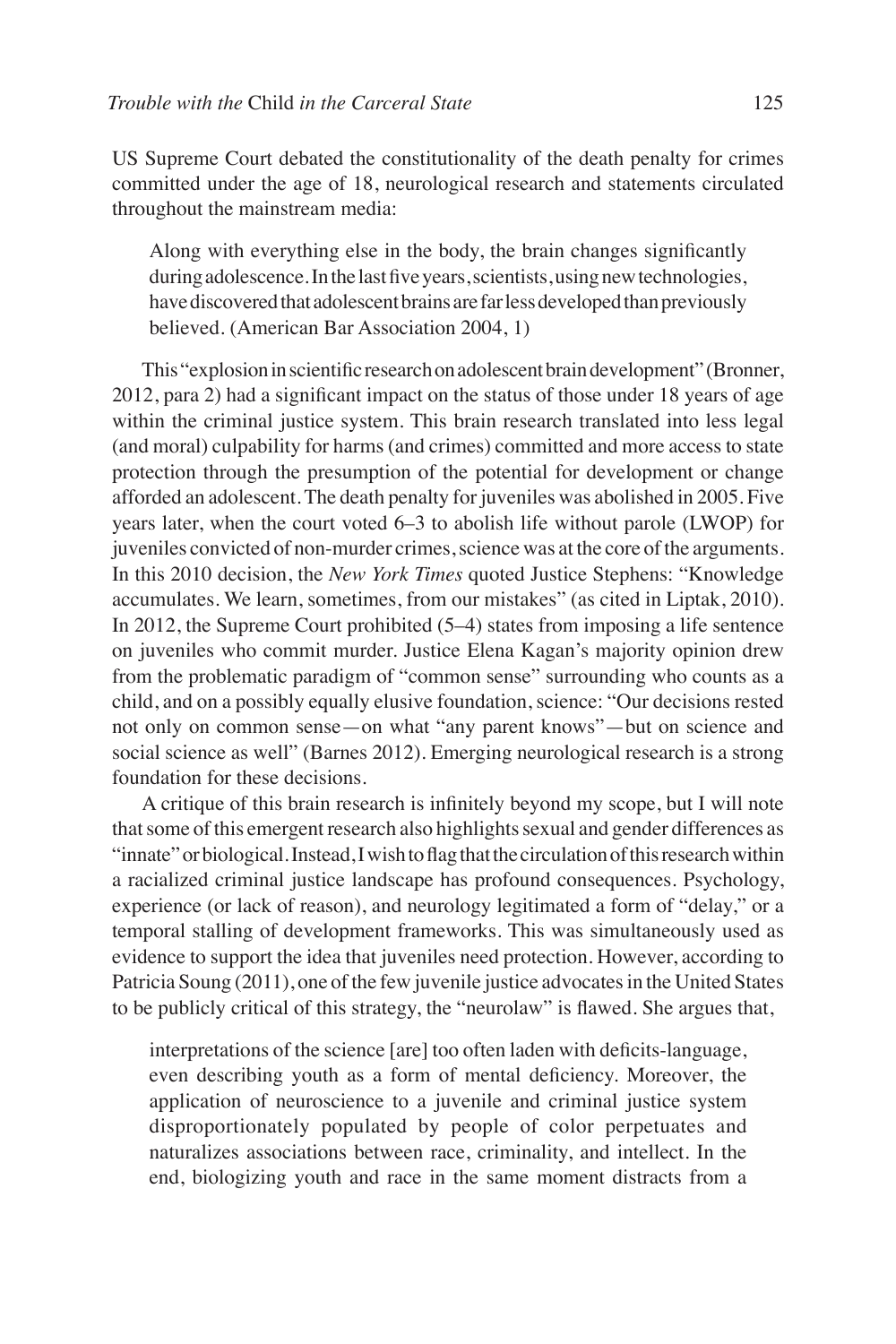fuller social understanding of how youth, race, and context interact, and what measures should be taken to address youth crime and racial inequity. (2011, 439–40)

The impact of this exceptionalist strategy, which is rationalized by deracialized "neurolaws," extends beyond juveniles and children. It assumes that adults, or those over the magical age of culpability, are experienced, have fully developed brains, are capable of "reason," and therefore can and should be culpable and fully punished.

The National Center on Crime and Delinquency documents staggeringly high incarceration rates for youth of color and highlights that youth of color are more likely than white youth are to be removed from the home, transferred to adult court, and sent to adult prison because the home is viewed as deficient (Krisberg 2007; Roberts 1997). Historically, determinist arguments, both biological and cultural, have been presented to identify black communities as hypersexual and sexually aggressive, with black mothers deemed to be "unfit" (Wallace 1979; Roberts 1997; Harris-Perry 2011). These violent stereotypes were, and remain, codified in public policies from immigration to child welfare and continue to be legitimated through "science" (Stern 2005; Canaday 2009; Roberts 1997). Integrated with eugenicist histories and frameworks, "neurolaw" strategies can purchase slivers of protection for some juveniles—for instance, those who might otherwise face the death penalty or LWOP—but with collateral consequences. The response to the hyper-incarceration and criminalization of low-income communities of color is individuated. White supremacy, misogyny, poverty, compulsory heterosexuality, and other factors that produce radically divergent life pathways are erased.

Although some individuals granted the status of a child potentially benefit from the "protections" affiliated with this categorization, many—including women, African Americans, people with disabilities, and indigenous communities—have been, and still are, "scientifically" assessed as childlike and thus nonthreatening. Those deemed "childlike" do not merit rights or due process and endure numerous violations from the state: forced sterilization, child seizures, incarceration, and premature death. These historic linkages persist. Historian Robin Bernstein (2011, 25) outlines how a strand of white nineteenth-century abolitionism attempted to frame African Americans as childlike in order to secure "an increased appeal to pity and generosity." Further, sociologist Douglas Thompkins (2010, 597) describes how contemporary organizations working with individuals exiting prisons and jails classify former inmates "as a 'childlike' group of people who are in need of close supervision and the systematic monitoring of their behavior through constant participation in prescribed programs."

## **Representative Bodies**

Representations of *the child* surface repeatedly in campaigns and struggles within the carceral state: the sexually innocent white female child to augment sex offender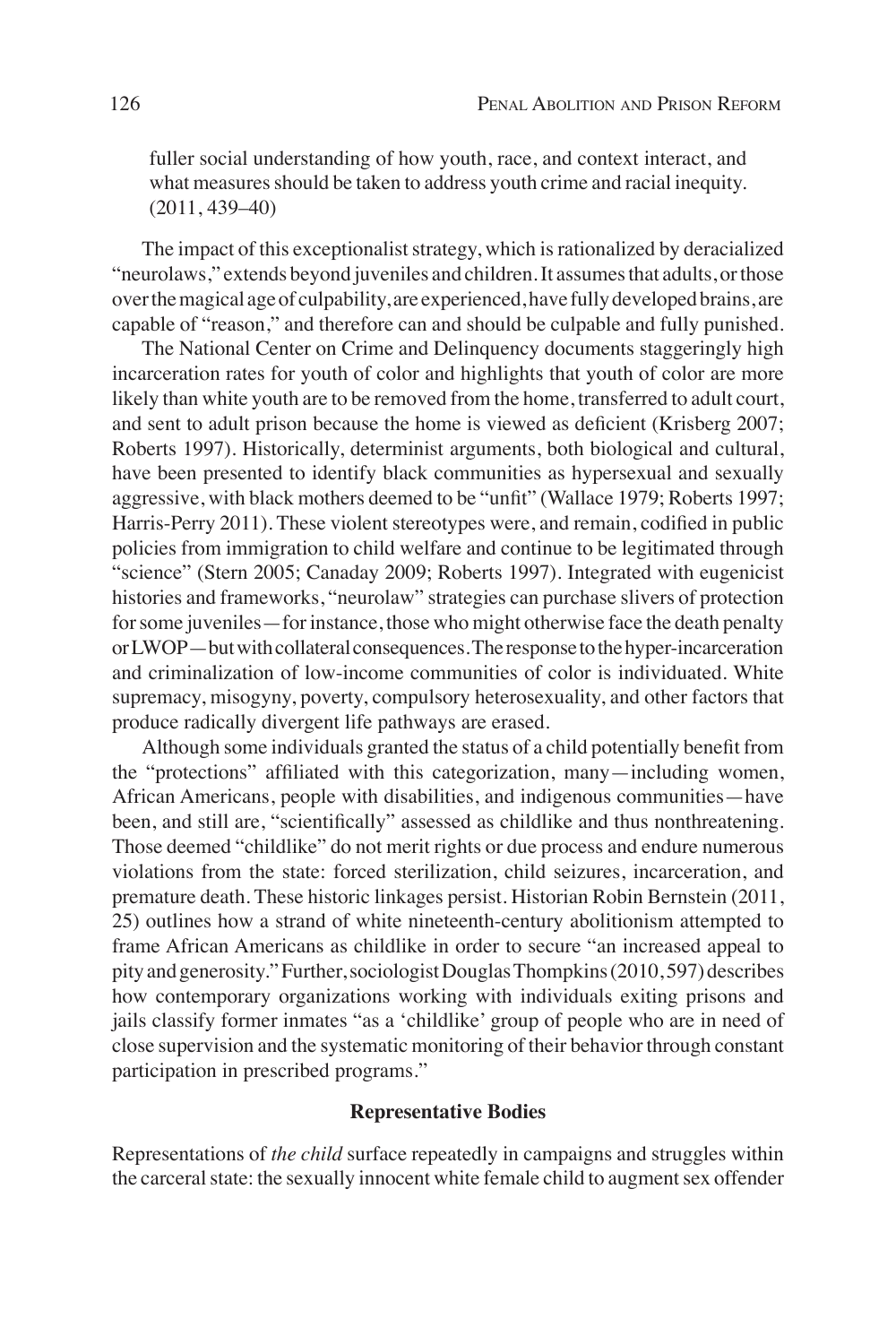registries and anti-trafficking legislation; the harmed black or brown male youth to fight the school-to-prison pipeline; and the dead, white, male queer student to pass anti-bullying laws. The manifestations identified within these campaigns are neither finite nor discrete; they overlap and mutually reinforce the circulation of each trope and a wider racialized logic.

Two contextualizations are needed. This discussion is deliberately "fuzzy" regarding the constructed categories of child, youth, and juvenile and yet centers on the child because a core value of the child's awkward siblings—youth and juvenile—is their ability to access associations with innocence. The use of *the child* to shape public policy, including "child saving" crusades, is not new. As geographer Cindi Katz (2008, 7) writes:

Childhood, as has been well realized in the literature of virtually every social science and humanities discipline, is a social construction of multiple dimensions—as a spatial life stage, as itself internally segregated, as a reservoir of memory and fantasy, and as always mobile—"becoming" defines its limits. As such, childhood and youth have proven to be readily available for mobilization around moral panics and the definition of social ills.

For the sake of the child, women—particularly poor, dis/abled, and/or nonwhite women—have been sterilized, involuntarily drug-tested, and continue to be denied access to reproductive rights (Garland-Thomson 2006; Silliman and Bhattacharjee 2002; Roberts 1997). The child's welfare continues to be used to advance a range of political, economic, and sociocultural ends: to develop and implement alternative judicial systems (Feld 1999); to expand policing and surveillance and to restrict First Amendment and privacy rights (Bernstein 2010); and to legalize *and* challenge gay marriage (McCreery 2008). The specter of the international trafficked child is used domestically to punish and regulate consensual sex work and non-heterosexual practices (Bernstein 2010; Vance 2011). The sentimental figure of the child, as Lee Edelman (2004, 2–3) chronicles dismally in *No Future, "*remains the perpetual horizon of every acknowledged politics, the fantasmatic beneficiary of every political intervention," therefore generating a particularly queer anger. Edelman (2004, 29) continues: "fuck the social order and the Child in whose name we're collectively terrorized." While Edelman describes a heterosexualized white child who dominates futurity, José Esteban Muñoz (2009, 95) argues that the symbolic child has little to do with the material lives of those who are black, brown, queer, or poor: "the future is only the stuff of some kids. Racialized kids, queer kids, are not the sovereign princes of futurity." Given the last three decades of US carceral expansion, it is not surprising that representations of the child are mobilized around, and through, pro- and anti-prison movements.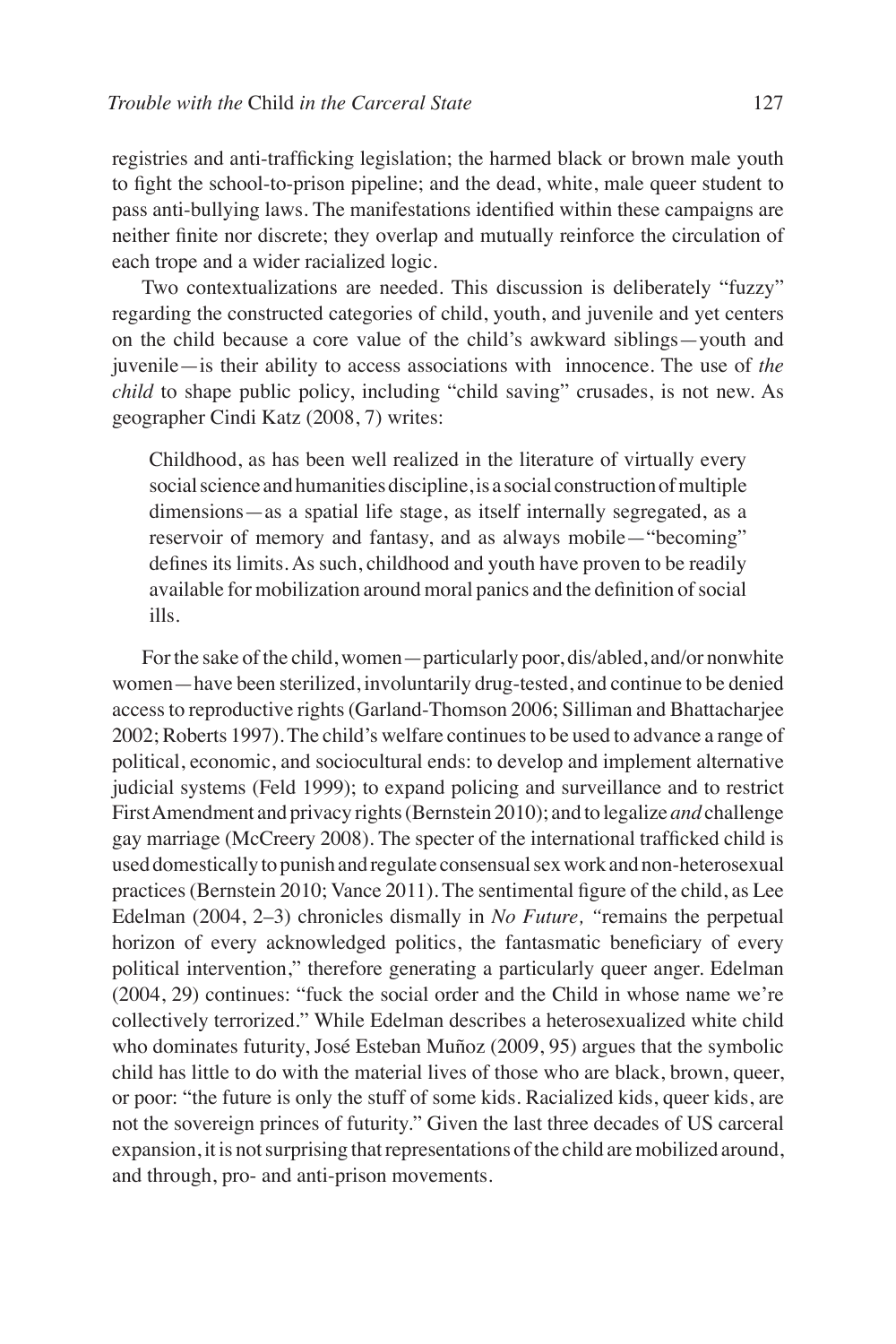# *Innocent White Child*

Over the past 20 years, sex offender registries (SORs) and accompanying community notification laws have constituted one of the most visible and effective fronts in the expansion of the US carceral state. These policies have created popular images of deviant and violent sexual predators while simultaneously creating racialized and hetero-gendered conceptions of the sexually vulnerable female child. Such images and representations of harmed white female children have been central to carceral expansion, often marketed as a response to the "worst of the worst<sup>"</sup>—those that commit acts of sexual violence against the "most innocent," namely white children. Hyperbolic media coverage of "stranger danger" continues to augment the penalties and restrictions associated with SORs, leading to an increase in, and the naturalization of, the surveillance and policing of public spaces, including parks, school grounds, and the Internet. In fact, no evidence exists that these registries and notification systems reduce persistent sexual violence against anyone. As criminologist Wayne Logan (2009, 99) writes, their expansion has been "based on a mere verisimilitude of empirical justification." Although evidence supporting these programs is lacking and some 95 percent of child sexual assaults are committed by family members,2 restrictions on those convicted of what the state terms "sex offenses" continue to increase. Roger Lancaster (2011, 77) places the threat in perspective: "a child's risk of being killed by a sexually predatory stranger is comparable to his or her chance of getting struck by lightning (1 in 1,000,000 versus 1 in 1,200,000)."

Across the humanities, scholars have researched and written about contemporary sex panics centering on constructions of the asexual and innocent child (Harkins 2009; Kincaid 1998; Lancaster 2011; Meiners 2009). Among other key points of analysis, their scholarship details how our focus on "stranger danger" reifies and protects from scrutiny hetero-patriarchal family structures, creating a distraction from other forms of harm, including state violence. Further, there is no discussion of the impact of economic marginalization, given that one in six Americans currently lives in poverty (Tavernise 2011). Their work also documents how "sex offenders" and "sex abuse" exist in a landscape where there is a widespread assumption that society has prevalent "healthy" or "normal" child development and appropriate sexualization processes. Their research also outlines how constructions of "stranger danger" perpetuate binaries required by the justice system and other punitive institutions: innocence/guilt, victim/perpetrator, good/bad.3 Yet this work has not explored how these policies construct and deploy images of the child and produce meanings about sexuality, gender, race, and children.

SORs reproduce and circulate the figure of the innocent white female child as a perpetual potential victim. In the last 20 years, high-profile media coverage of sexual violence against children has almost uniformly focused on *white* children (Levine 2002; Lancaster 2011). The names of laws passed throughout the 1990s and early 2000s that aimed to protect children from sexual violence reflect this focus,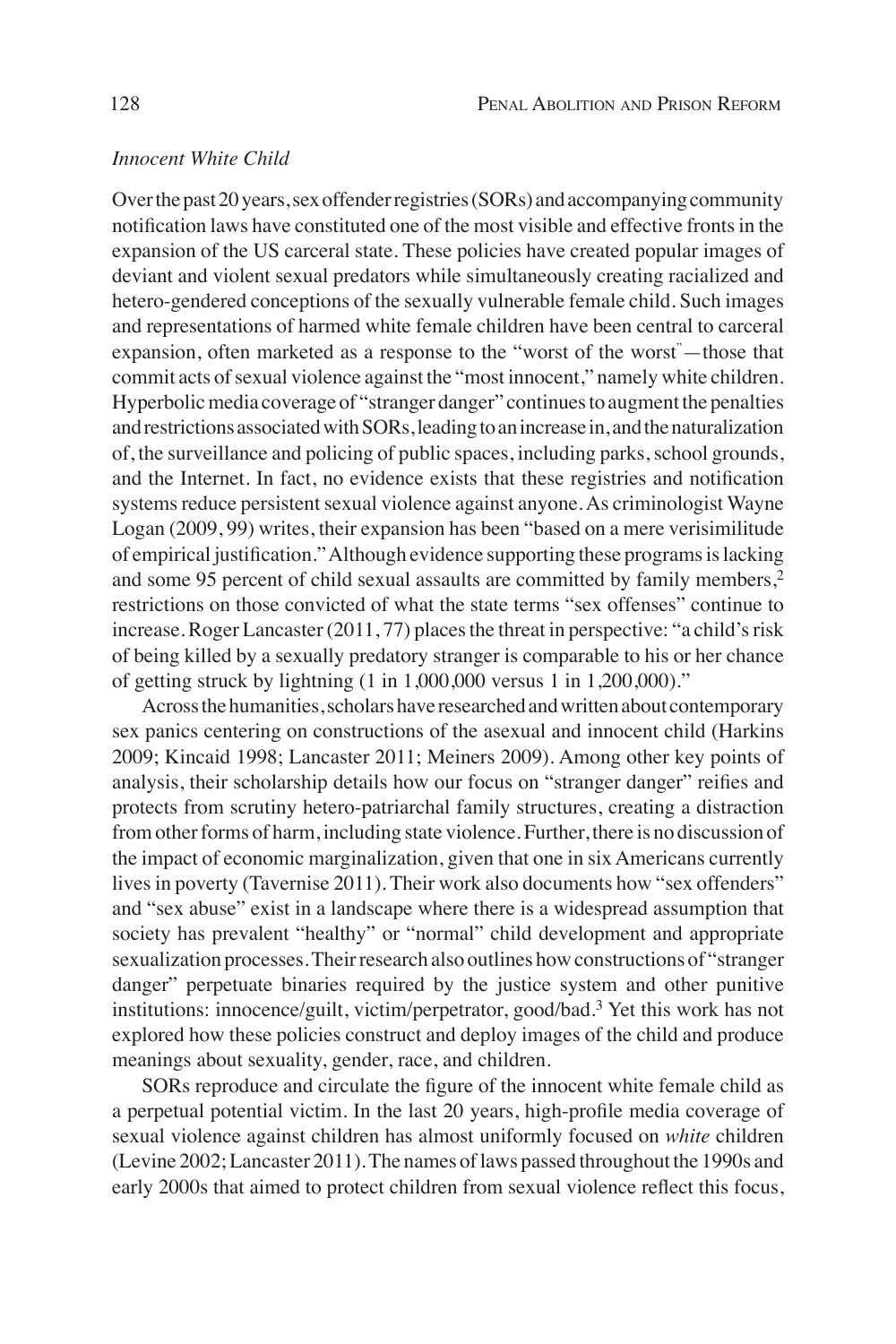including Megan's Law, Jessica's Law, and the Amber Alert, each of which invokes an image of white female children.<sup>4</sup> Although children of color also experience sexual violence, their bodies command less white empathy, and the child's innocence (or the mother's) is not assumed and must be proved. The abduction and sexual assault of children of color by strangers does not garner national attention, nor does it fuel national laws to "protect" children. Historically, the status of *child* (and later *youth* or *juvenile*) and its associated protections in the labor market and legal realm were simply unavailable to nonwhite bodies. Similarly, the privileges and protections that accompany "motherhood" were also unavailable to nonwhites (Roberts 2003). Historically, black mothers and black families have been, and continue to be, viewed as deficient, and "child safety" too often translates into removal of the child from the home (Richie 2012). Interpersonal sexual violence experienced by children of color does not propel public policies, but rather contributes to the demonization of mothers of color and legitimates child seizure.

The expansion of the carceral state requires effective economies, or associated fears and feelings about children, public spaces, race, and sexuality that work to narrow conversations important to the abolition movement. When the image of the female child/potential victim of sexual violence is juxtaposed with the figure of the sex offender, it stirs feelings of fear and anger, thus advancing the carceral regime. In some spheres, sex offenders and, therefore, the innocent child victim, have become synonymous with and representative of all men behind bars, thus making decarceration challenging. In the last two years, Oregon and Illinois—states desperate to save money—released small numbers of "nonviolent offenders" as identified by the state, sparking a public backlash so strong that the programs were quickly canceled (Davey 2010; Dai 2010). In Oregon, victims' rights and propolicing groups immediately began broadcasting inflammatory commercials about sex offenders running rampant in the community. Dramatic carceral expansion from the 1980s to the 2000s established a material infrastructure and correspondingly intricate parallel affective economies to scaffold the "worst of the worst." Fearbased protection of the sexually innocent halts decarceration initiatives, suturing innocence to the white body.

#### *Harmed Black and Brown Child*

Communities and organizations that seek to dismantle or progressively reform the carceral state also deploy images and narratives of harmed children. Across the United States there has been a decade of growth in organizing, analysis, and scholarship surrounding the school-to-prison pipeline and a corresponding focus on reforming the juvenile justice system (Advancement Project 2010; Duncan 2000; Browne 2003; Meiners 2007; Petteruti, Walsh, and Velázquez 2009; Schaffner 2006; Simmons 2009; Winn 2010). The term *school-to-prison pipeline* highlights a complex network of relations that naturalizes the movement of youth of color from schools and communities into under- or unemployment and permanent detention.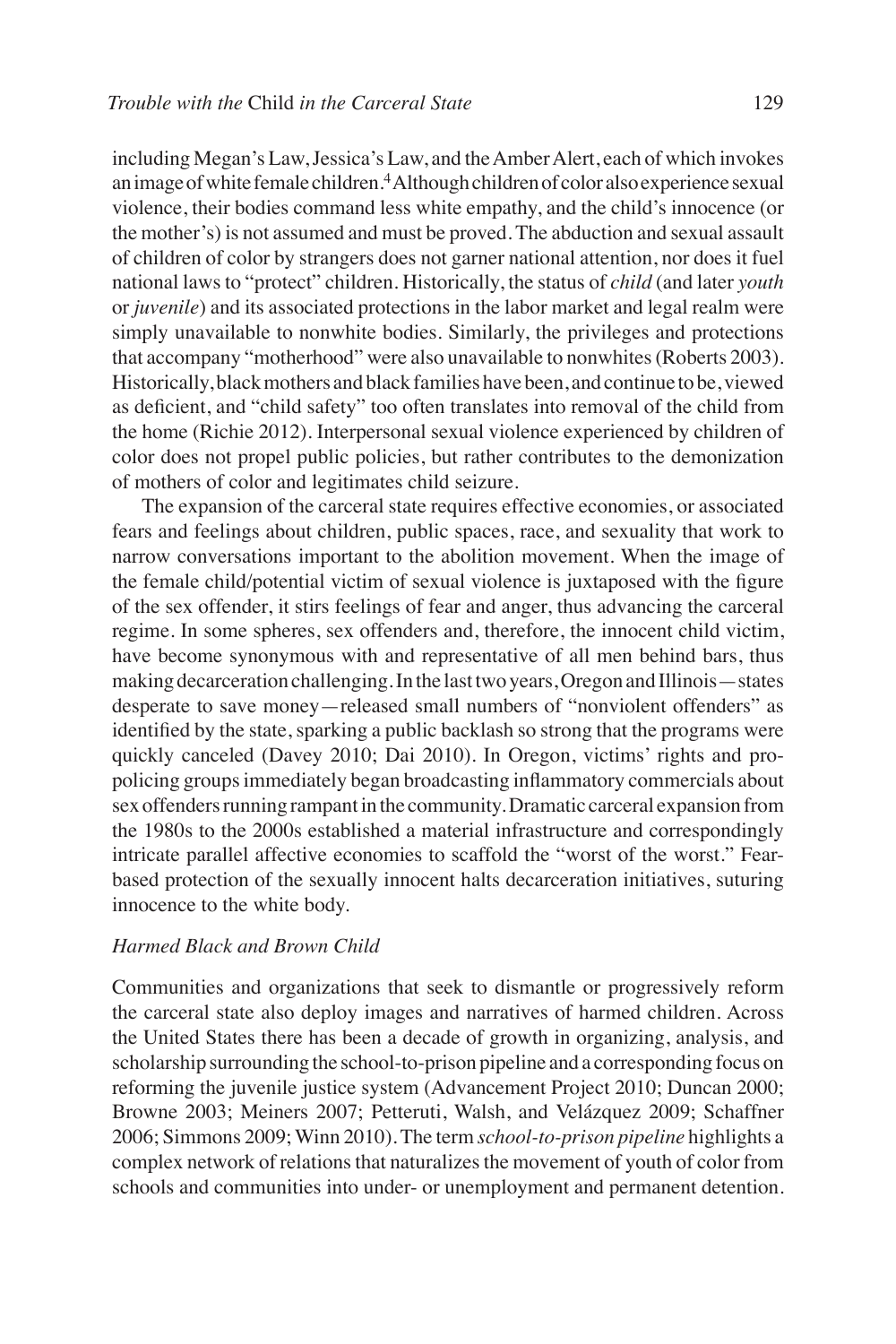The United States has always framed particular populations as superfluous to democracy; they are imperative to low-wage work or to the jobs available after full white employment. As a result, the expansion of the prison nation over three decades has strengthened policy, practices, and ideological linkages between schools and prisons. Community-based groups, networks, and institutions—from the Chicago's Blocks Together organization, to the American Civil Liberties Union and Harvard University—have focused organizing, convened high-profile meetings, and created campaigns around the intersections of education, juvenile justice, and mass incarceration. The campaigns are frequently called Schools Not Jails or Educate Not Incarcerate (or prominently feature these phrases) and mobilize youth and communities around, among other things, policy initiatives and the abjectly flawed economic strategy of allocating resources to incarceration rather than education.

Research and organizing on the school-to-prison pipeline frequently centers on the harmed male youth of color (Herbert 2010; Justice Policy Institute 2002; Lochner and Moretti 2004; Petit and Western 2004). The criminalized black male youth is the statistic and the body most frequently circulated, even when young women of color constitute the fastest-growing population of those locked behind bars (Lawston and Lucas 2011; Sudbury 2004). Sexual and gender violence pushes girls out of school, and researchers have identified enduring interpersonal sexual violence as a "powerful indicator" of young girls' future incarceration (Simkins, Hirsh, Horvat, Moss 2004; Winn 2010). Research also highlights that "consensual same-sex acts more often trigger punishments [from schools and courts] than equivalent opposite sex behaviors" (Himmelstein and Bruckner 2011, 50). These queer and gendered narratives describing the school-to-prison pipeline are often minimized or erased and this significantly impedes a nuanced and complex analysis of identity and subjugation.

The choice by those working against the school-to-prison pipeline to employ the figure of the harmed and criminalized black and brown male youth is not surprising. Just as the state identifies that specific white female bodies require protection from particular forms of sexual violence (but not patriarchy), historically the punished black and brown male body has been representative of freedom denied. Angela Davis, in her introduction to the 2010 reissue of Frederick Douglass's biography, highlights the gendered complexities of narratives authored by those enslaved to advance the abolition of slavery. Heterosexuality and masculinity were central to these constructions of liberation, and slavery was often narrated as the loss of the "natural" rights attached to patriarchy and masculinity. Davis (2010, 24) writes that "lurking within the definition of Black freedom as the reclamation of Black manhood is the obligatory suppression of Black womanhood." In contemporary depictions of black and brown youth trapped in the pipeline, the danger and cost of "imprisonment" often is framed as a loss of manhood. Freedom is the regeneration of black manhood, de facto heterosexualized and gendered. These framings, however, are reflected across the political spectrum of contemporary interventions into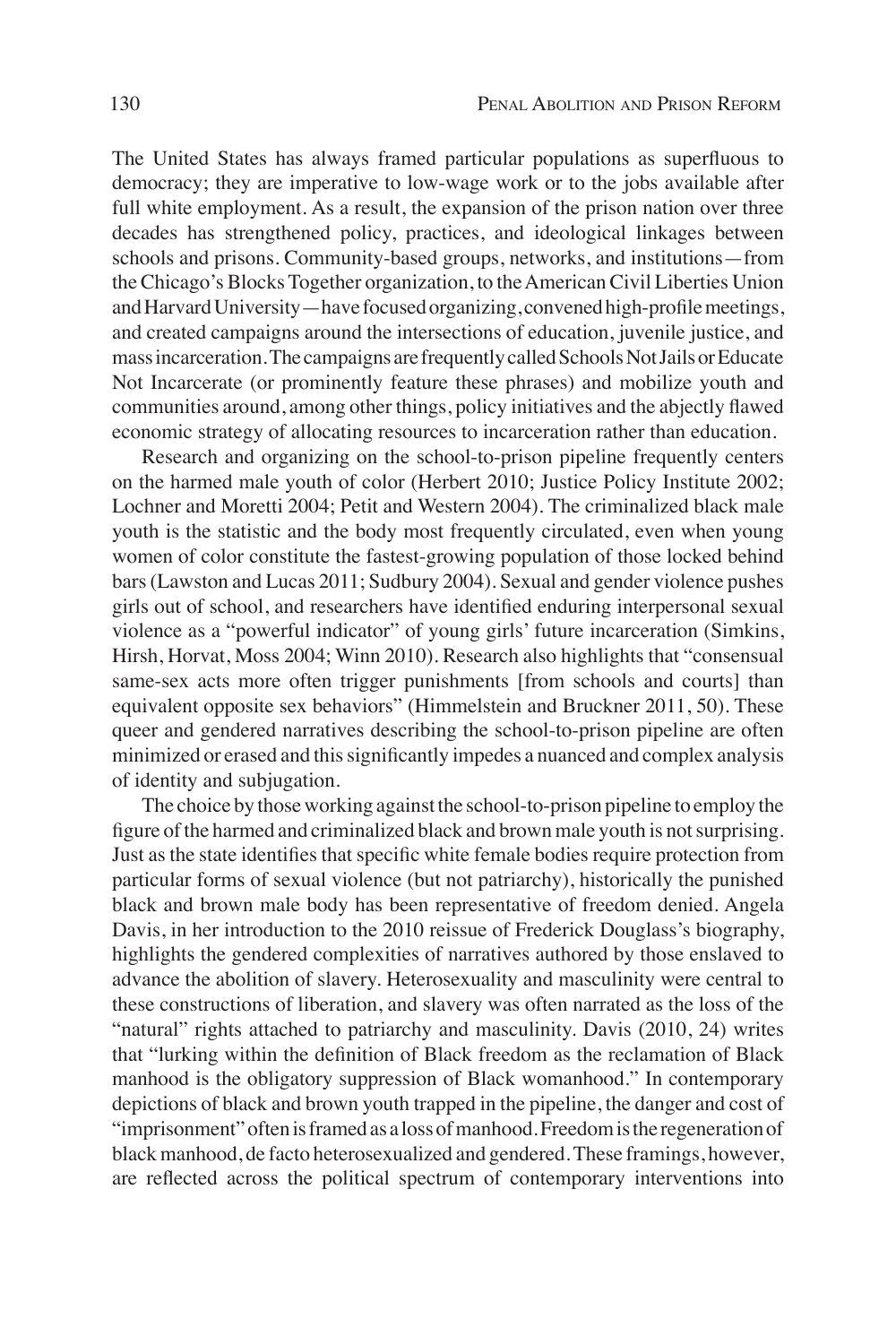the school-to-prison pipeline. Examples include fatherhood curricula that do not address patriarchy, single-sex schools and boys' after-school programs that require compulsory heteronormativity, and failed attempts by the state to coerce marriage to solve "the problem" of poor single mothers, often framed as responsible for the rise in imprisonment rates for black youth, particularly males.

Making the case that the black and brown male body *is* being harmed is not a shallow or reactionary evidentiary move. To be harmed, a body must be sensate, capable of experiencing pain, and count as fully human. Establishing this point has been part of the abolitionist strategy. Bernstein (2011) argues that although nineteenth-century abolitionists successfully illustrated that African American enslaved bodies were capable of feeling pain (and were thus human), the "libel of insensateness" and its attendant meaning did not fade with the abolition of slavery. Instead, it has "stealthily" moved into "children's culture," where innocence "provides a cover under which otherwise discredited racial ideology survives and continues, covertly, to influence culture" (ibid. 51). This is evident in contemporary analysis of the school-to-prison pipeline. Charting racial disproportionality at every level of the juvenile justice system—surveillance, arrest, removal from home, conviction, and sentencing—clearly shows that youth of color do not have the same access to innocence and are not understood as sensate in the same way that white youth are. Yet, the circulation of the black and brown *male* child in campaigns against the school-to-prison pipeline reproduce heterosexualized and gendered constructions of freedom, and these campaigns invoke and naturalize the ideas of children and innocence as neutral and a priori categories.

Another fundamentally under-theorized component of expanding reform work centering on youth, including advocacy surrounding the school-to-prison pipeline, is how the racialization of innocence is masked and reproduced throughout these campaigns. As the previous section shows, *adult*, *child,* and *juvenile* are flexible artifacts, and a core legal strategy is to assert that juveniles and youth are "categorically less culpable" (Soung 2011: 439).Criminal justice reformers have used "innocence" and an array of proxy terms and concepts for decades in an attempt to wrest some sort of reform from our nation's addiction to punishment and incarceration. For example, the most visible prison reform campaigns during the last 20 years have focused on the treatment of mentally ill prisoners to free the "falsely accused" and imprisoned. A strategy of relative innocence also reifies binaries. Work to dismantle the school-to-prison pipeline does not aim to reify innocence, and the youth centered in these campaigns are often refused categorization as children—and innocence—in the judgment of the state. Yet, the push-back strategy employed suggests that these harmed bodies, particularly male youth of color, *should* count as children and *should* be viewed as innocent. This strategy to claim childhood for youth harmed by the pipeline challenges how the category of childhood shields the racialized production of innocence.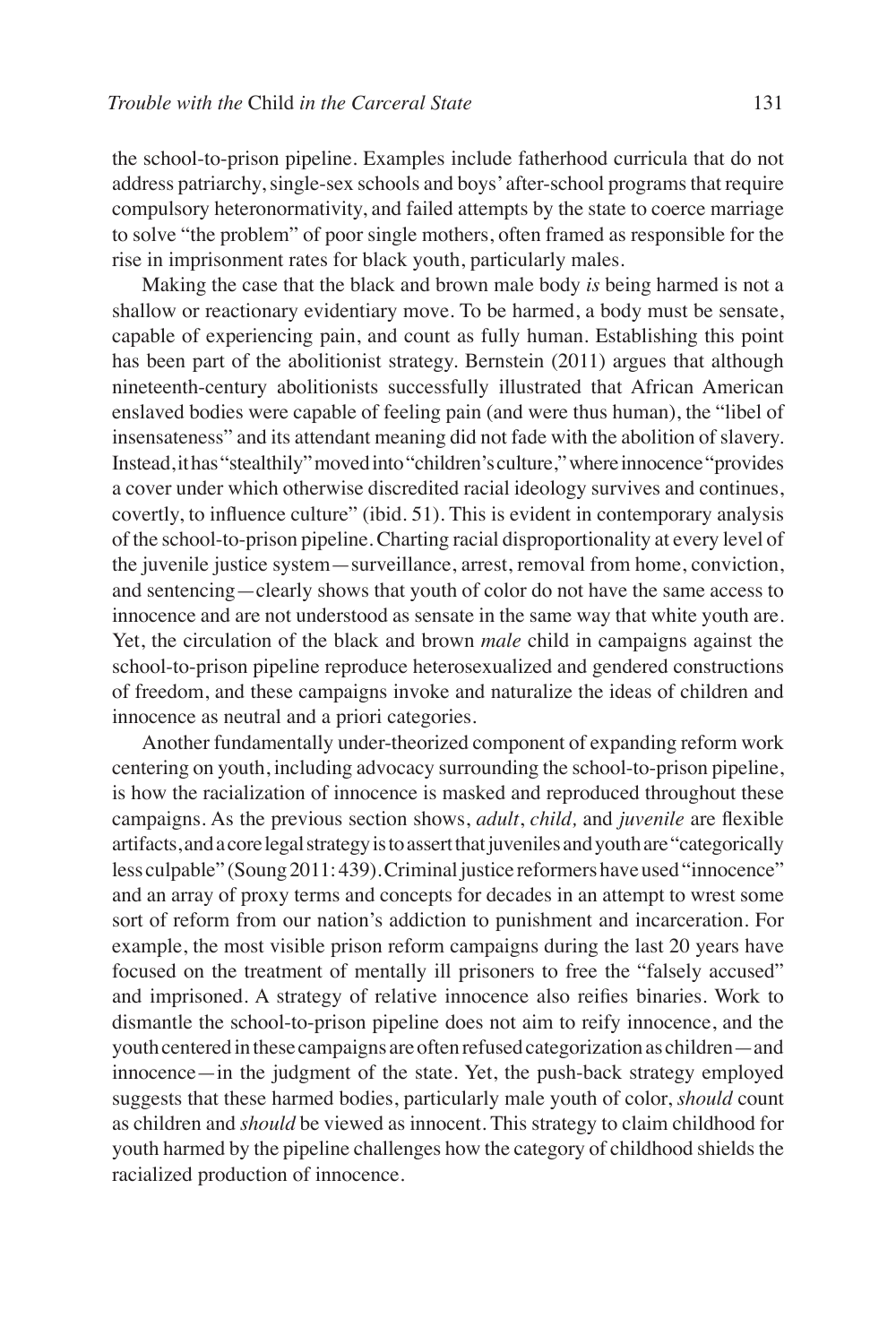# *Dead Queer Child*

The third example of the child in contemporary society does not cleanly map onto either a pro-prison or a reform or resistance strategy. Instead, it exemplifies how a carceral state can take up the harm and violence experienced, as well as the desires of communities for systemic change, to advance agendas that do little to make communities safer for those who are non-heterosexual and/or non-genderconforming. In addition, this example highlights the negative impact of isolated movements, and the potential silos created by lesbian, gay, bisexual, transgender, and queer (LGBTQ) liberation struggles and abolitionist organizing.

The creation and passage of anti-bullying laws, ostensibly to protect queer<sup>5</sup> children, is seemingly difficult to contest. Heteronormativity, the structures and systems "that legitimize and privilege heterosexuality and heterosexual relationships as fundamental and 'natural' within society" (Cohen 2005, 24), is pervasive in most institutions, including schools. Fear of the queer, or all the meanings and associations attached to non-heteronormativity, can lead schools to suppress teachers, and teachers to censor students and themselves. In February 2008 such fear caused one male 14-year-old student to kill a same-sex peer who invited him to be his Valentine (Russell 2008). These anxieties expand beyond the classroom walls and take shape in attempts to pass anti-gay educational policies.

Instead of excavating core heteronormativity and homophobia in schools (always intersectional), these state responses to bullying define the "problem" narrowly and posit punishment and criminalization as the response. These laws suggest that if the "few bad kids" were removed, schools would be safer for queers. These initiatives are not capable of excavating pervasive heteronormativity, particularly as related to the relationships of adult queers with children. For example, in a 2009 Gallup survey, 46 percent of those polled did not support adoptive rights for gays and lesbians (Jones 2009).

Beyond individuating this structural and institutional problem, anti-bullying laws and their accompanying punitive sanctions operate in already highly attenuated spaces for surveillance and punishment that are neither race nor gender neutral. School suspension rates for African Americans, and specifically for African American males, are significantly higher than for their white counterparts (Office for Civil Rights 2012; Skiba, Michael, Nardo, and Peterson 2002).

These gendered and racialized practices of removing students from an educational setting—the most dramatic educational sanction available—start in preschool, as indicated in a 2005 survey of pre-kindergarten programs in 40 states.<sup>6</sup> The available data on school suspensions and expulsions indicate that these practices do not improve youth academic or behavioral performance. In their review of the research, Losen and Skiba (2011) identified significant discrepancies in the various reasons for suspending students and found overwhelmingly that these were not the result of violent or serious behavior. In one statewide study, "only 5% of all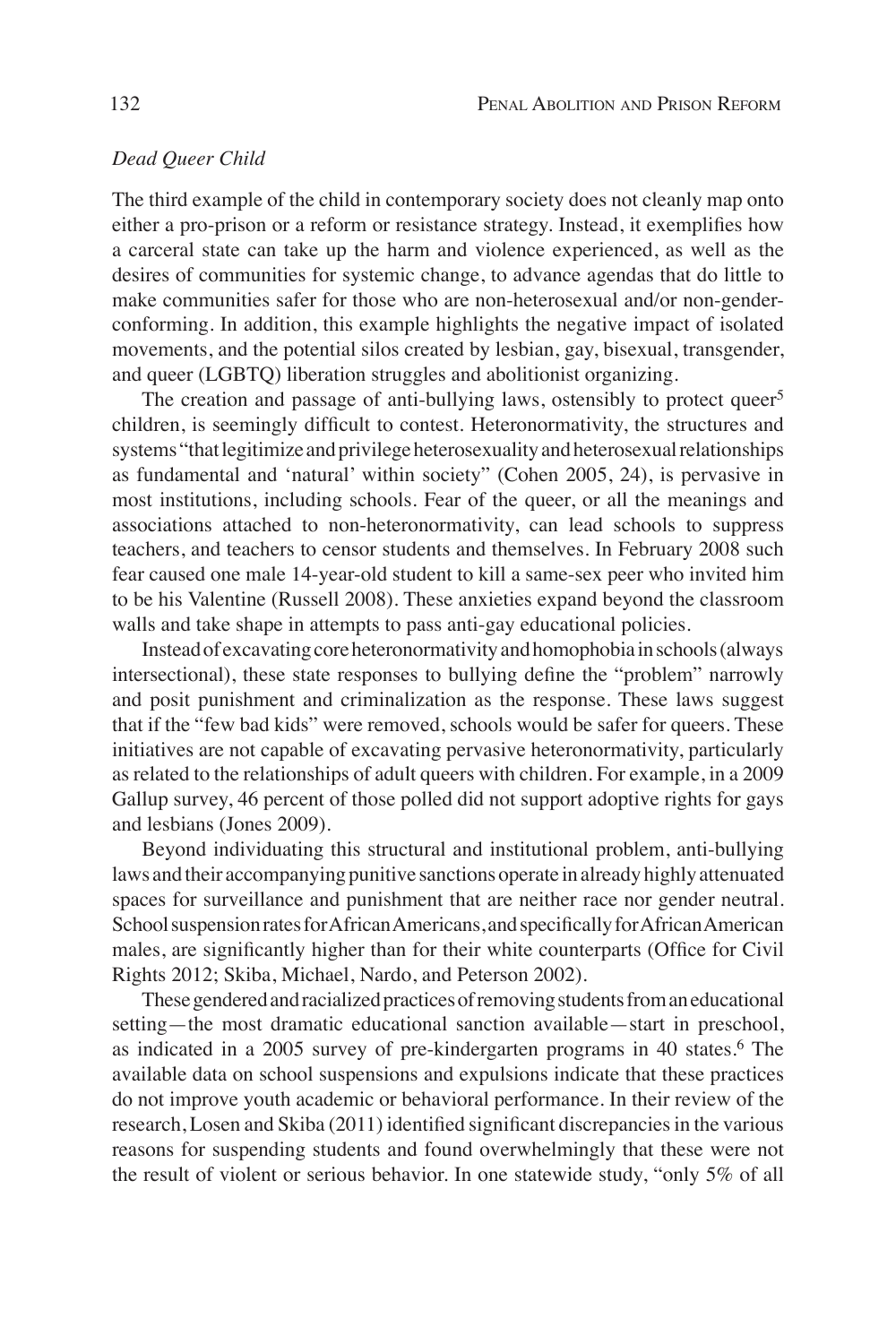out-of-school suspensions were issued for disciplinary incidents that are typically considered serious or dangerous, such as possession of weapons or drugs. The remaining 95 percent of suspensions fell into two categories: disruptive behavior and other" (Losen and Skiba 2011, 9). In 2011, excessively punitive disciplinary measures that disproportionately targeted the most marginalized in school contexts made national headlines, highlighting the educational cost to young people when they are pushed out of school (Losen and Skiba 2011; Phillips 2011; Schwarz 2011; Himmelstein and Bruckner 2011). Given this preexisting landscape, when "disruptive behavior" and "other" are the dominant reasons for suspensions, it is not a stretch to predict that anti-bullying laws will be implemented unevenly and particular students will be targeted disproportionately and punished.

Although most of the laws passed nationally are also intended to act preventatively, the most powerful are generally sanction and punishment measures. In 2011, California outlawed bullying with the passage of "Seth's Law," which was stripped of all language requiring counseling or restorative justice practices in the final version of the bill. Rather than being proactive, the bill is retroactively punitive, involving "spot checks" of schools to ensure compliance (Gould 2011). In 2011, New Jersey enacted its Anti-Bullying Bill of Rights, the toughest anti-bullying legislation in the nation. It tightened the relationship between schools and local law enforcement. The law compels schools and officials to report incidents more quickly, appoint school-based anti-bullying specialists, and increase penalties for bullying. It also provides a Crimestoppers telephone line, which makes "reporting easier, but … also ups the ante by involving law enforcement rather than resolving issues in the principal's office" (Hu 2011). As schools are sites of surveillance (neither race nor gender neutral), these laws deepen existing discriminatory relationships to law enforcement (Kim, Losen, and Hewitt 2010). Criminalization inside and outside schools is a process of racialization (Davis 2003, 2005; Muhammad 2010). These laws falsely assume that law enforcement is free of violence or bullying. Police and other security forces are often key perpetrators of sexual and other forms of violence (Richie 2012).

As in previous representations of *the child*, race, gender, and kinship patterns have a significant impact within the public domain. The suicides of white, male queer youth generate the most public response. Perhaps it is not the loss of the child that is most mobilizing, but the grief and loss of the child's white, heterosexual parents. For example, in the deaths of Seth Walsh and Jamey Rodemeyer (and, earlier, the death of Matthew Shepard), the maternal and paternal losses were mobilized to support anti-bullying or hate crimes legislation. This focus has a precedent. For example, historian Margot Canaday (2009, 211) outlines how the aggressive and close surveillance of homosexuality in the military functioned first to regulate white men and only later white women, noting that "the closer women moved to power, to first-class citizenship, the more homosexuality seemed to matter." Historically, she argues, white "male perverts mattered so much more to the state because male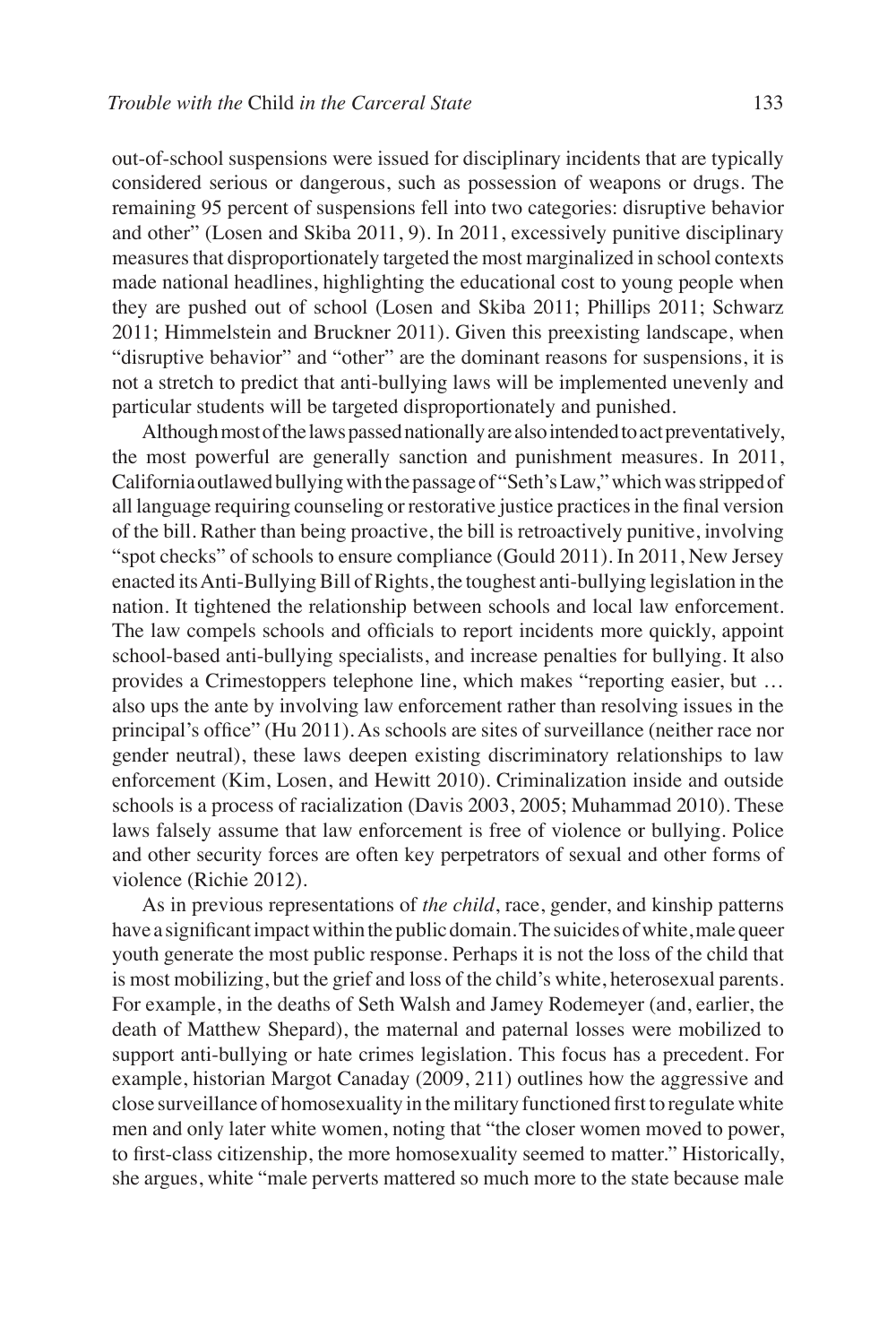citizens did" (ibid. 13). Not much has changed. Following the 2009 murder of 16-year-old Derrion Albert in Chicago, the national media repeatedly identified him as physically slight, an excellent student, and a *"Grandmomma's body"* (Cohen, 2011–2012, 126). Meanwhile, Albert's family was rarely visible in mainstream coverage; instead, the media focused on violent, unruly black male youths. This is in direct contrast to how the image of a dead white gay male is circulated, where the loss of white heterosexual kinship is signified.

The persistent, aggressive violence LGBTQ young people face in schools remains a challenge, with numerous reports highlighting the interpersonal violence that nongender-conforming and non-heteronormative students experience at the hands of peers, teachers, and other members of staff. According to the national 2009 School Climate Survey, conducted by the Gay, Lesbian, and Straight Education Network:

- 84.6 percent of LGBT students reported being verbally harassed, 40.1 percent reported being physically harassed, and 18.8 percent reported being physically assaulted at school in the past year because of their sexual orientation.
- 63.7 percent of LGBT students reported being verbally harassed, 27.2 percent reported being physically harassed, and 12.5 percent reported being physically assaulted at school in the past year because of their gender expression. (Kosciw, Greytak, Diaz, and Bartkiewicz 2010, xvi)

This research has been echoed at the local level through numerous smaller-scale surveys and ethnographic research (Pascoe 2007; McCready 2010).

Yet interpersonal violence is precipitated and shaped by state violence. A 2009 national study of LGBT students of color, *Shared Differences: The Experiences of Lesbian, Gay, Bisexual, and Transgender Students of Color in Our Nation's Schools*, identified how the erasure and marginalization of LGBTQ youth of color is built into schooling:

Few LGBT students of color had access to LGBT-inclusive curricular resources in school. Less than a fifth of students had been taught about LGBT-related people, history, or events in their classes, or had such information available in their textbooks (14% each). Furthermore, only 38% reported that they could access LGBT-related resources in their school library. Less than a fifth of all LGBT students of color (18%) reported that their school had a comprehensive policy to address in-school harassment and assault, which provided specific protections based on sexual orientation and gender identity/expression. (Kosciw and Diaz 2009, 13)

Violence is a problem, yet the issue is framed narrowly: if not anti-bullying laws, then what? This article's analysis suggests that the state's responses mask the problem. These laws transfer structural factors that perpetuate and reward heteronormativity into individual pathologies. This suggests that homophobia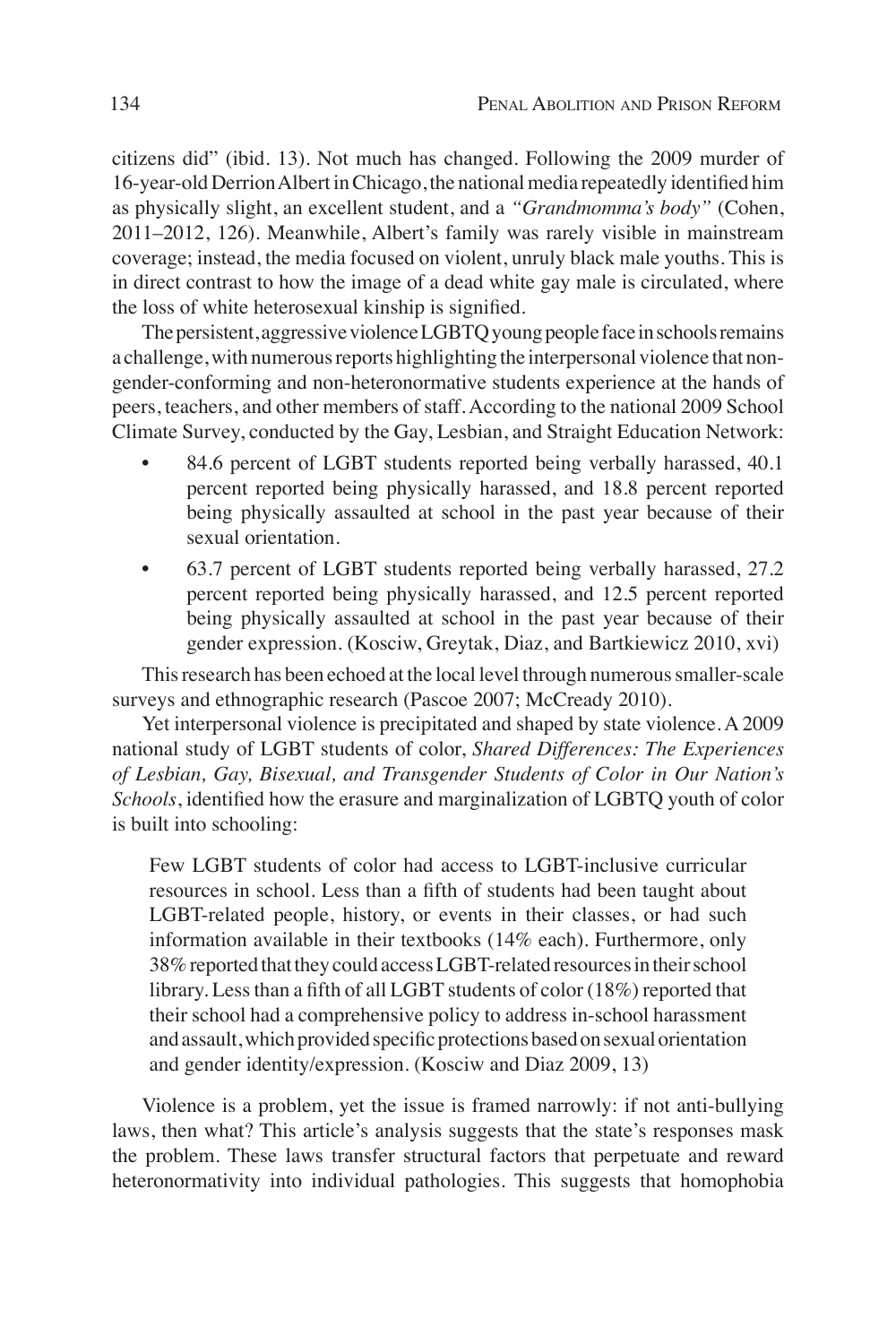should be addressed only by the identification and punishment of perpetrators. State responses to persistent sexual violence against children focus on the expansion of sex offender registries. They fail to address the varied forms of harm endured by children. Similarly, anti-bullying and hate crimes laws appropriate material experiences of harm, violence, and loss. The symbolic figure of the dead, queer white male child and, more important, the kinship networks to which the child is attached, are used to justify the passing of these laws. Queer adults' feelings concerning the dead child are exploited to buttress a carceral state. Queer youth, often criminalized for their sexual practices and placed on the sex-offender registry for consensual acts, incite little concern from the state while alive.

In this example, the dead, white male queer child is used to augment commonly held vulnerabilities to state and interpersonal violence. An increase in criminalization means that those most vulnerable—including queers and those involved in survival economies like the sex and drug trades—will be caught up in the criminal justice system. More people in the system means more people subjected to racist, gendered, and heteronormative judicial proceedings. Conviction means detention and confinement in institutions that are predicated on gender normativity, compulsory heteronormativity, and racial oppression. Thus, more people will be isolated from communities of affinity and origin, and exposed to epidemic rates of tuberculosis, HIV, and Hepatitis C in prisons that withhold the resources necessary for survival.

### **Abolition Praxis**

These theorized examples of how representations and tropes of the child are deployed across contemporary carceral landscapes remind us that decarceration and movements against the prison-industrial complex involve labor beyond closing prisons and opening the doors of other supposedly democratic institutions that have locked out too many. Abolition work also requires that we intimately reassess the foundational building blocks of how civic society is understood—family and child—to demonstrate how these supposedly neutral or private categories are used to require and extend the carceral apparatus. With the perpetual façade of authenticity that places *children* outside history, the child redefines the category of innocence and simultaneously protects this concept from critical engagement. Innocence is a racialized, gendered, sexualized, and flexible construct, but the symbolic child is able to mask these genealogies and distract audiences from seeing the histories of power and other political and economic forces that literally "stage manage" and permit us to read the body.

The symbolic child also shores up the intertwined logics of punishment and protection. Child protection centers interpersonal violence while obscuring state violence and the ties that suture these together. Adults' feelings about the child and the child's familial ties—as evidenced in the last example, anti-bullying legislation are used to support more punishment and policing, responses that perpetuate the conditions that actively create more structural and interpersonal harm. Protection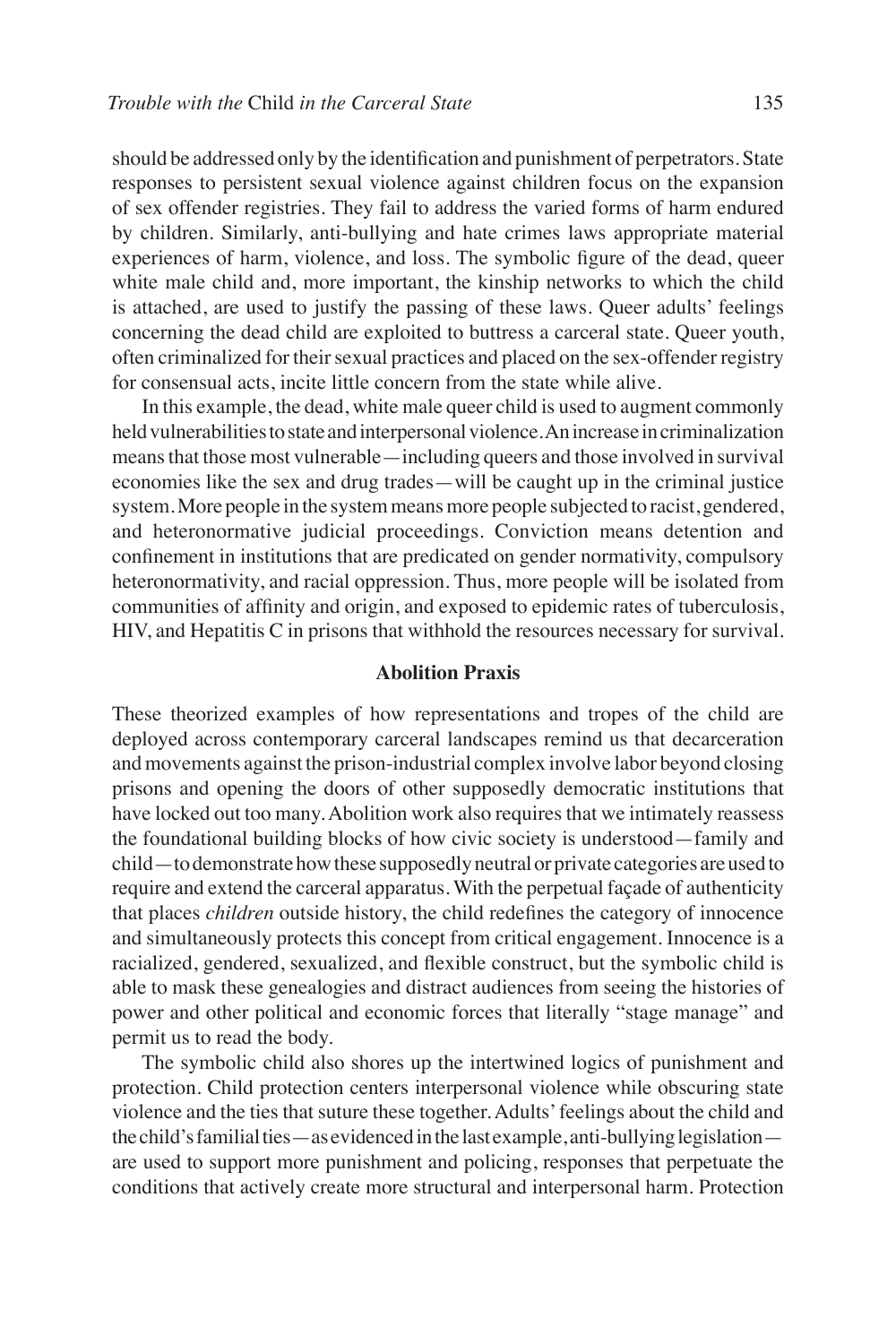and innocence and consent are central to discussions about children and are the foundation of other structures, namely our justice system. The bright lines within our system used to ascertain and identify are innocence and consent. If these categories are "lost" for children, can this also affect wider justice frameworks?

Despite these critiques, the categories of adult, childhood, and juvenile are used daily to shape people's life pathways. As 14 year olds are transferred to adult court, seven- and eight year olds are moved into juvenile detention, men and women over the age of 18 are consigned to long prison terms, and those female, queer, and non-gender-conforming are targeted for containment and sexual surveillance, it desperately matters who is viewed (or not) as innocent or disposable. My work in movements is a crisp reminder that there are no pure places for organizing, research, and movement building. Yet, the analysis in this article clearly highlights that the construct of *the child* is being remade and deployed *right now*. It is not possible to wait until the dust settles before engaging.

If anti-prison campaigners cannot reframe the terms of the debate—that is, deconstruct the centrality of white supremacy, capitalism, or heteropatriarchy or reshape the relentless focus on interpersonal violence over state violence—there should at least be a recognition of how these constructs are embedded and masked. Though campaigners and scholars have critically deconstructed deficient tropes such as "family values," "child protection" has received less scrutiny.

To leave no one behind, we must shift the organizing focus away from individuals and begin to scrutinize what categories such as *the child* mask. Such politics enable anti-prison organizers to move outside pro-prison expansion and policing narratives that overwhelmingly revolve around *the child* and "innocence." Parallel work is to meticulously and rigorously understand meanings in particular contexts. As queer theorist Eve Sedgewick (1990, 27) did in relation to the categorization of the homosexual, we must ask who benefits from a classification, who does not, and why: "Repeatedly to ask how certain categorizations work, what enactments they are performing and what relations they are creating, rather than what they essentially *mean,* has been my principal strategy."

Deconstructing the uses of the symbolic child in contemporary incarceration offers insights into the most central questions in justice work today—specifically, those surrounding tensions between reform work and structural, systematic changes. This has material impacts on the lives of many, including children.

These practices require a more rigorous analysis that links this exactness to actions. For example, if children selectively can access rehabilitation, does that require adults to be constructed as static and therefore only targeted and eligible for incapacitation? Does rehabilitation require a normativity—sexual, developmental, or economic? If we cannot distinguish the construction of *the child* from histories and practices of child-saving that create bureaucratic and intimate surveillance systems, what are the local, narrow moves possible for those who work in schools, detention centers, and courts? The time and space to ask these questions are not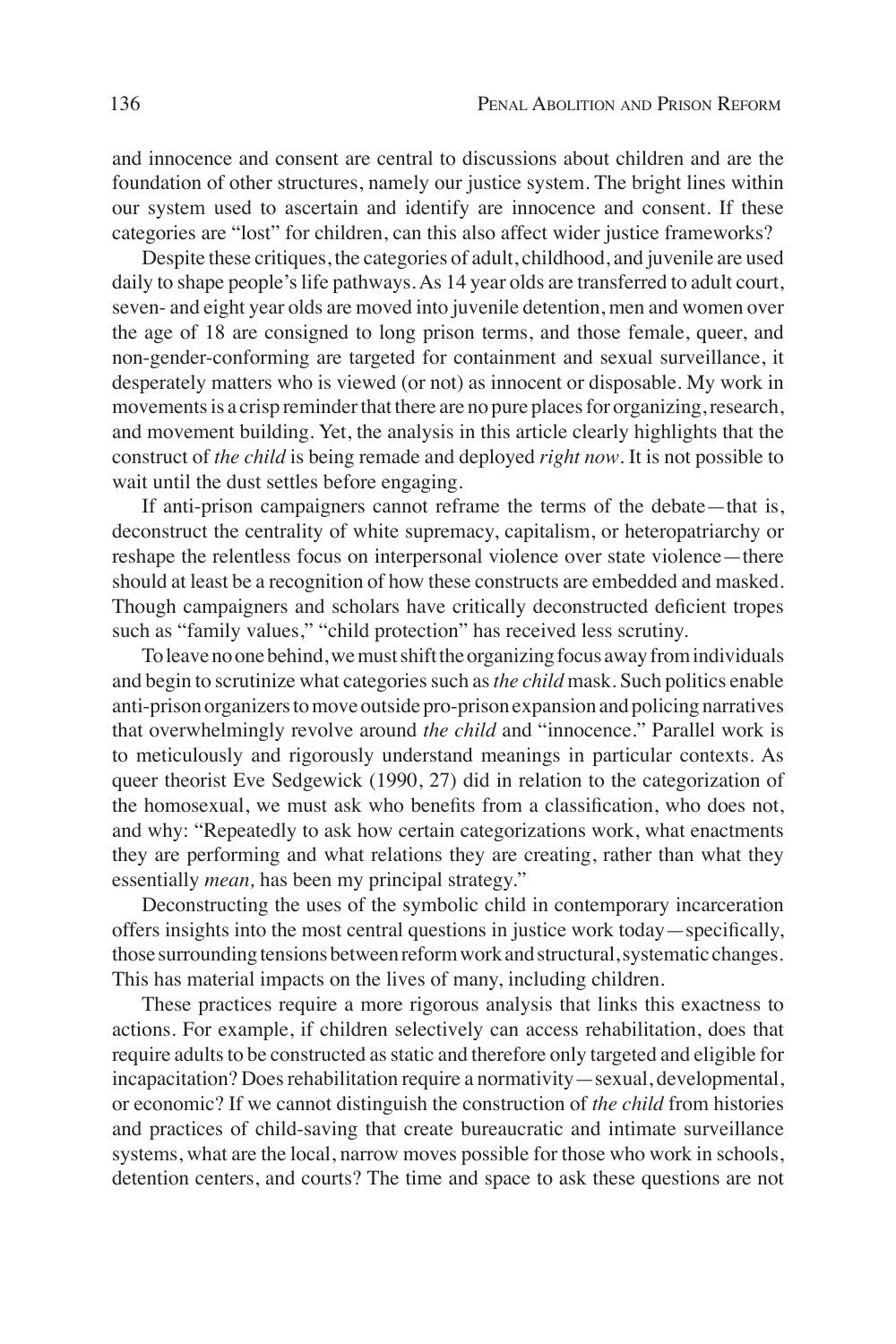always available before actions are taken, but they eventually become available later. Abolition work requires that this scrupulous labor be a central part of our movement work.

*Acknowledgements:* This article was enhanced by thoughtful feedback from Bree Carlton, Irma Nunez, and Kathryn Stockton. The larger project from which this article emerges would not have been possible without the intellectual support of Beth Richie and the Institute for Research on Race and Public Policy, which generously supported me with a fellowship for the 2012–2013 year. I also benefited from the opportunity to develop parts of this work with the Queer Graduate Students Group at SUNY–Buffalo, Priya Kandaswamy and the Women's, Gender and Sexuality Studies Program at Mills College, Bernadine Dohrn, and David Stovall. I continue to learn from the work of Critical Resistance (become a duespaying member) and numerous local organizers in Chicago. All errors in this article are mine.

#### **NOTES**

1. Nancy Fraser's (1997) scholarship on the limits of liberalism is instructive. Justice movements often mobilize and organize for recognition, but not redistribution (of resources, state systems, and more). This strategy invites additive responses that are incapable of transforming systems of power, oppression, and privilege. Moreover, recognition can often only be on a single axis (race, gender, or sexuality). Asking that juveniles or children be viewed differently from adults does not transform the larger contexts that punish particular communities.

2. Sources as varied as the Bureau of Justice Statistics and grassroots antiviolence organizations such as Generation Five state that for all children under 18 years of age, strangers are consistently the least likely to be the perpetrators of a sexual assault, generally accounting for significantly less than 10 percent. These are reported incidents to law enforcement. Since the sanctions against naming a family member are high, the number of family and acquaintance incidences is under-reported (Bureau Justice Statistics 2000).

3. Despite the reality that children engage in sexual practices with peers, themselves, and others, we have little to no vocabulary for identifying these experiences, which are overwhelmingly and popularly viewed as unnatural and wrong. James Kincaid (1998) writes that sensational and erotic 24–7 coverage of child sexual abuse, abductions, and more have the function of giving the public a vehicle, however limited, to talk about children and sexuality in a culture that simultaneously hypersexualizes children and represses this knowledge and practice.

4. The Jacob Wetterling Act and the Adam Walsh Act, both named after white boys, are notable exceptions. Literary theorist Roger Lancaster (2011) points out that the naming of these laws can appear more democratic, but the personification functions to shut down dissent.

5. Despite its associations with whiteness, I use "queer" as a shorthand term to encompass gay, lesbian, bisexual, and transgendered identities, as well as all non-heteronormative and non-genderconforming identifications; from queer theory, it is a way to push back against normalized social conceptions in the broadest sense (Sycamore, in Ruiz 2008).

6. In one study of pre-kindergarten programs in 40 states, boys were expelled at a rate exceeding 4.5 times that of girls. African Americans attending state-funded pre-kindergarten were about twice as likely to be expelled as Latino and Caucasian children, and more than five times as likely to be expelled as Asian American children (Gilliam 2005, 3).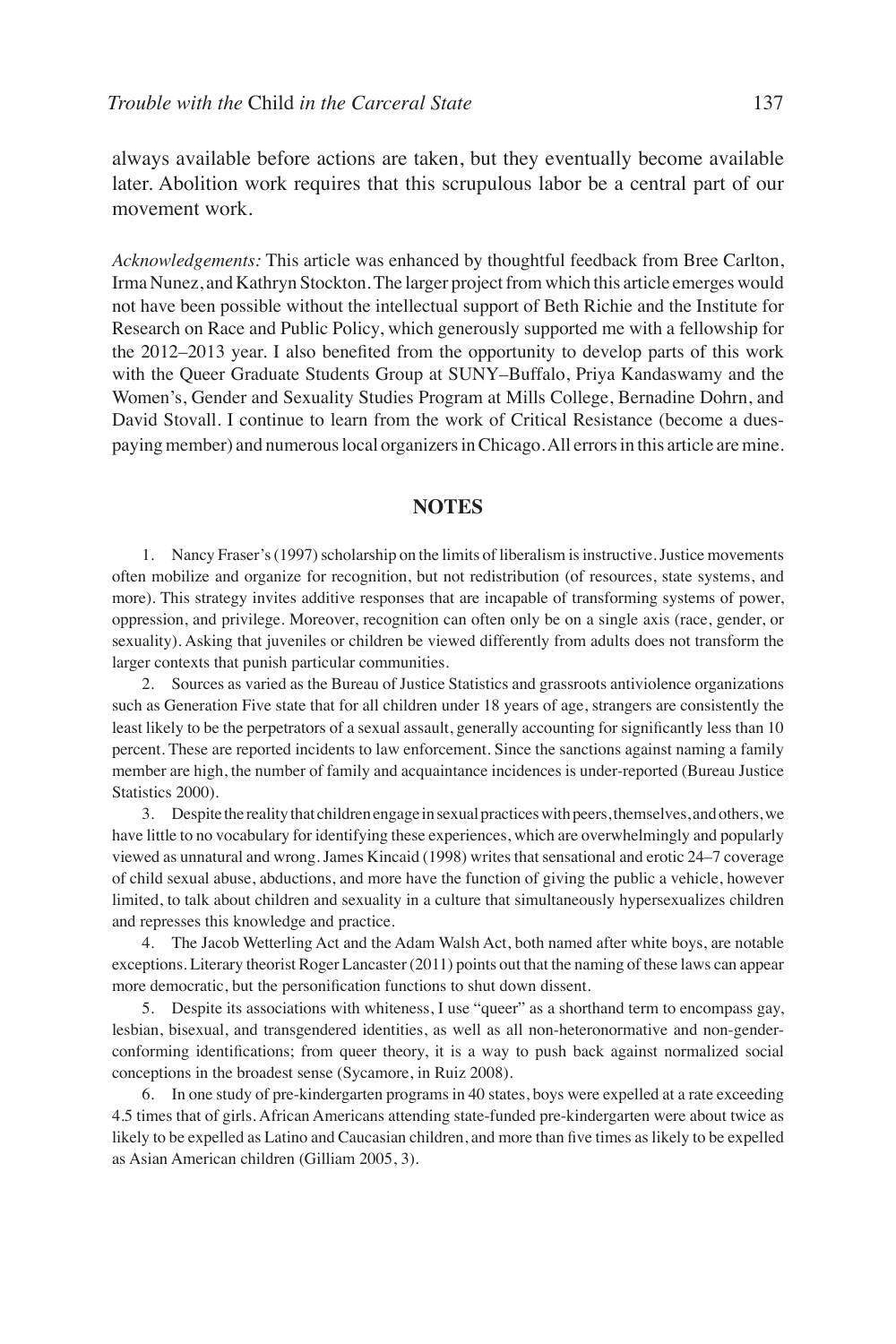# **REFERENCES**

| Advancement Project                 |                                                                                                                                                                                                                                                                                |
|-------------------------------------|--------------------------------------------------------------------------------------------------------------------------------------------------------------------------------------------------------------------------------------------------------------------------------|
| 2010                                | Test, Punish, and Push Out: How "Zero Tolerance" and High-Stakes Testing<br>Funnel Youth into the School-to-Prison Pipeline. Washington, DC.                                                                                                                                   |
| Alexander, Michelle                 |                                                                                                                                                                                                                                                                                |
| 2010                                | The New Jim Crow: Mass Incarceration in the Age of Colorblindness. New<br>York: The New Press.                                                                                                                                                                                 |
|                                     | American Bar Association Juvenile Justice Center                                                                                                                                                                                                                               |
| 2004                                | Cruel and Unusual Punishment: The Juvenile Death Penalty: Adolescence,<br>Brain Development and Legal Culpability. Washington, DC. At www.abanet.org/<br>crimjust/juvjus/Adolescence.pdf.                                                                                      |
| Ariès, Philippe                     |                                                                                                                                                                                                                                                                                |
| 1962                                | Centuries of Childhood: A Social History of Family Life. New York: Random<br>House, Inc.                                                                                                                                                                                       |
| Arnett, Jeffrey Jensen              |                                                                                                                                                                                                                                                                                |
| 2000                                | "Emerging Adulthood: A Theory of Development from the Late Teens through<br>the Twenties." American Psychologist 55(5): 469-480.                                                                                                                                               |
| Barnes, Robert                      |                                                                                                                                                                                                                                                                                |
| 2012                                | "Supreme Court Says States May Not Impose Mandatory Life Sentences on<br>Juvenile Murderers." Washington Post (June 25). At http://articles.washington-<br>post.com/2012-06-25/politics/35461887_1_juvenile-murderers-life-sentences-<br>juvenile-offenders.                   |
| Bernstein, Elizabeth                |                                                                                                                                                                                                                                                                                |
| 2010                                | "Militarized Humanitarianism Meets Carceral Feminism: The Politics of Sex,<br>Rights, and Freedom in Contemporary Antitrafficking Campaigns." Signs: Jour-<br>nal of Women in Culture and Society 36(1): 45-71.                                                                |
| Bernstein, Robin                    |                                                                                                                                                                                                                                                                                |
| 2011                                | Racial Innocence: Performing American Childhood from Slavery to Civil Rights.<br>New York: New York University Press.                                                                                                                                                          |
| Braz, Rose                          |                                                                                                                                                                                                                                                                                |
| 2006                                | "Kinder, Gentler, Gender Responsive Cages." Women, Girls and Criminal<br>Justice (October-November): 87-91.                                                                                                                                                                    |
| Brewer, Holly                       |                                                                                                                                                                                                                                                                                |
| 2005                                | Birth or Consent: Children, Law and the Anglo-American Revolution in<br>Authority. Chapel Hill: University of North Carolina Press.                                                                                                                                            |
| Bronner, Ethan                      |                                                                                                                                                                                                                                                                                |
| 2012                                | "Sentencing Ruling Reflects Rethinking on Juvenile Justice." New York Times<br>(June 26). At http://www.nytimes.com/2012/06/27/us/news-analysis-ruling-<br>reflects-rethinking-on-juvenile-justice.html?_r=3&pagewanted=all&&gwh=9F<br>8334017EEB6C1ED4C6E0B8F634A712&gwt=pay. |
| Browne, J.A.                        |                                                                                                                                                                                                                                                                                |
| 2003                                | Derailed: The School to Jailhouse Track. Report. Washington, DC: The<br>Advancement Project.                                                                                                                                                                                   |
| <b>Bureau of Justice Statistics</b> |                                                                                                                                                                                                                                                                                |
| 2000                                | "Sexual Assault of Young Children as Reported to Law Enforcement: Victim,<br>Incident, and Offender Characteristics in 2000." Bureau of Justice Statistics. At<br>www.ojp.usdoj.gov/bjs/pub/pdf/saycrle.pdf.                                                                   |
| Canaday, Margot                     |                                                                                                                                                                                                                                                                                |
| 2009                                | The Straight State: Sexuality and Citizenship in Twentieth Century America.<br>Princeton, NJ: Princeton University Press.                                                                                                                                                      |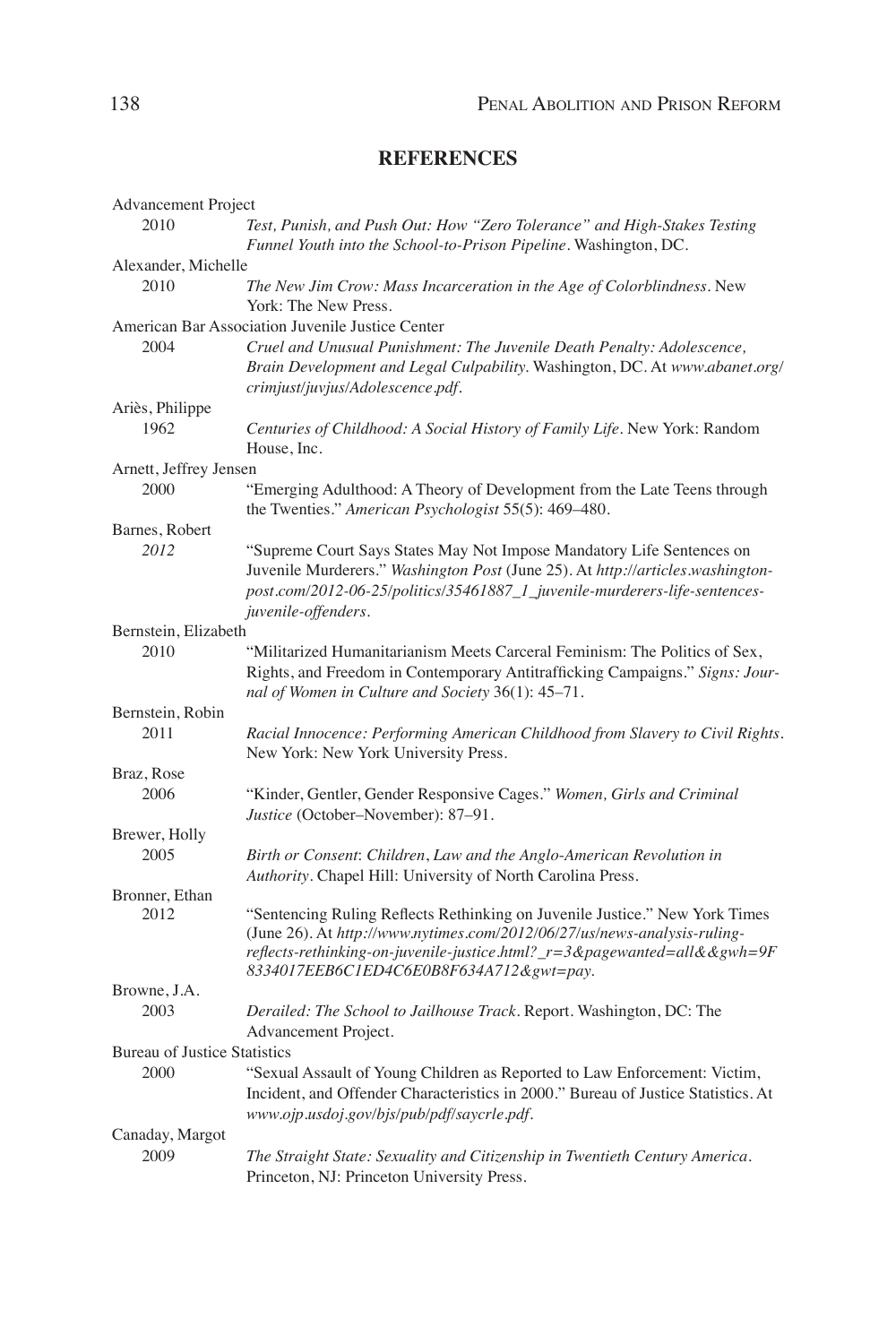| Cohen, Cathy               |                                                                                                     |
|----------------------------|-----------------------------------------------------------------------------------------------------|
| 2011-2012                  | "Death and Rebirth of a Movement: Queering Critical Ethnic Studies Communi-                         |
|                            | ty Accountability: Emerging Movements to Transform Violence." Social Justice:                       |
|                            | A Journal of Crime, Conflict & World Order 37(4): 126-32.                                           |
| 2005                       | "Punks, Bulldaggers, and Welfare Queens: The Radical Potential of Queer                             |
|                            | Politics?" In Black Queer Studies, edited by P. Johnson and M. Henderson,                           |
|                            | 22-51. Durham, NC: Duke University Press.                                                           |
| Cohen, Patricia            |                                                                                                     |
| 2010                       | "Long Road to Adulthood Is Growing Even Longer." New York Times (June 11).                          |
|                            | At www.nytimes.com/2010/06/13/us/13generations.html.                                                |
| <b>Critical Resistance</b> |                                                                                                     |
| n.d.                       | What Is the PIC? What Is Abolition? At http://criticalresistance.org/about/not-                     |
|                            | so-common-language.                                                                                 |
| Dai, Serena                |                                                                                                     |
| 2010                       | "Quinn Names Acting Director for Corrections Dept." Chicago                                         |
|                            | Tribune (September 3). At www.chicagotribune.com/news/chi-ap-il-                                    |
|                            | illinoisprisonsch,0,4952314.story?obref=obnetwork.                                                  |
| Davey, Monique             |                                                                                                     |
| 2010                       | "Safety Is Issue as Budget Cuts Free Prisoners." New York Times (March 4). At                       |
|                            | www.nytimes.com/2010/03/05/us/05parole.htm.                                                         |
| Davis, Angela              |                                                                                                     |
| 2003                       | Are Prisons Obsolete? New York: Seven Stories Press.                                                |
| 2005                       | Abolition Democracy: Prisons, Democracy, and Empire. New York: Seven                                |
|                            | Stories.                                                                                            |
| 2010                       | Narrative of the Life of Frederick Douglass: An American Slave, Written by                          |
|                            | Himself. San Francisco: City Lights Books.                                                          |
| Duncan, Garrett Albert     |                                                                                                     |
| 2000                       | "Urban Pedagogies and the Celling of Adolescents of Color." Social Justice: A                       |
|                            | Journal of Crime Conflict and World Order 27(3): 29-42.                                             |
| Edelman, Lee               |                                                                                                     |
| 2004                       | No Future: Queer Theory and the Death Drive. Durham, NC: Duke University                            |
|                            | Press.                                                                                              |
| Feld, Barry                |                                                                                                     |
| 1999                       | Bad Kids: Race and the Transformation of the Juvenile Court. London: Oxford                         |
|                            | University Press.                                                                                   |
| Fraser, Joelle             |                                                                                                     |
| 2003                       | "An American Seduction: Portrait of a Prison Town." In <i>Prison Nation: The</i>                    |
|                            | Warehousing of America's Poor, edited by Tara Herivel and Paul Wright, 73-84.                       |
|                            | New York: Routledge.                                                                                |
| Fraser, Nancy              |                                                                                                     |
| 1997                       | Justice Interruptus: Critical Reflections on the "Postsocialist" Condition. New<br>York: Routledge. |
| Garland-Thomson, Rosemarie |                                                                                                     |
| 2006                       | "Integrating Disability, Transforming Feminist Theory." Second edition. In                          |
|                            | The Disability Studies Reader, edited by Lennard J. Davis, 257-74. New York:                        |
|                            | Routledge.                                                                                          |
| Gilliam, William           |                                                                                                     |
| 2005                       | Prekindergarteners Left Behind: Expulsion Rates in State Pre-Kindergarten                           |
|                            | Programs. FCD brief series No. 3. (May). At www.fcd-us.org/PDFs/                                    |
|                            | ExpulsionFinalProof.pdf.                                                                            |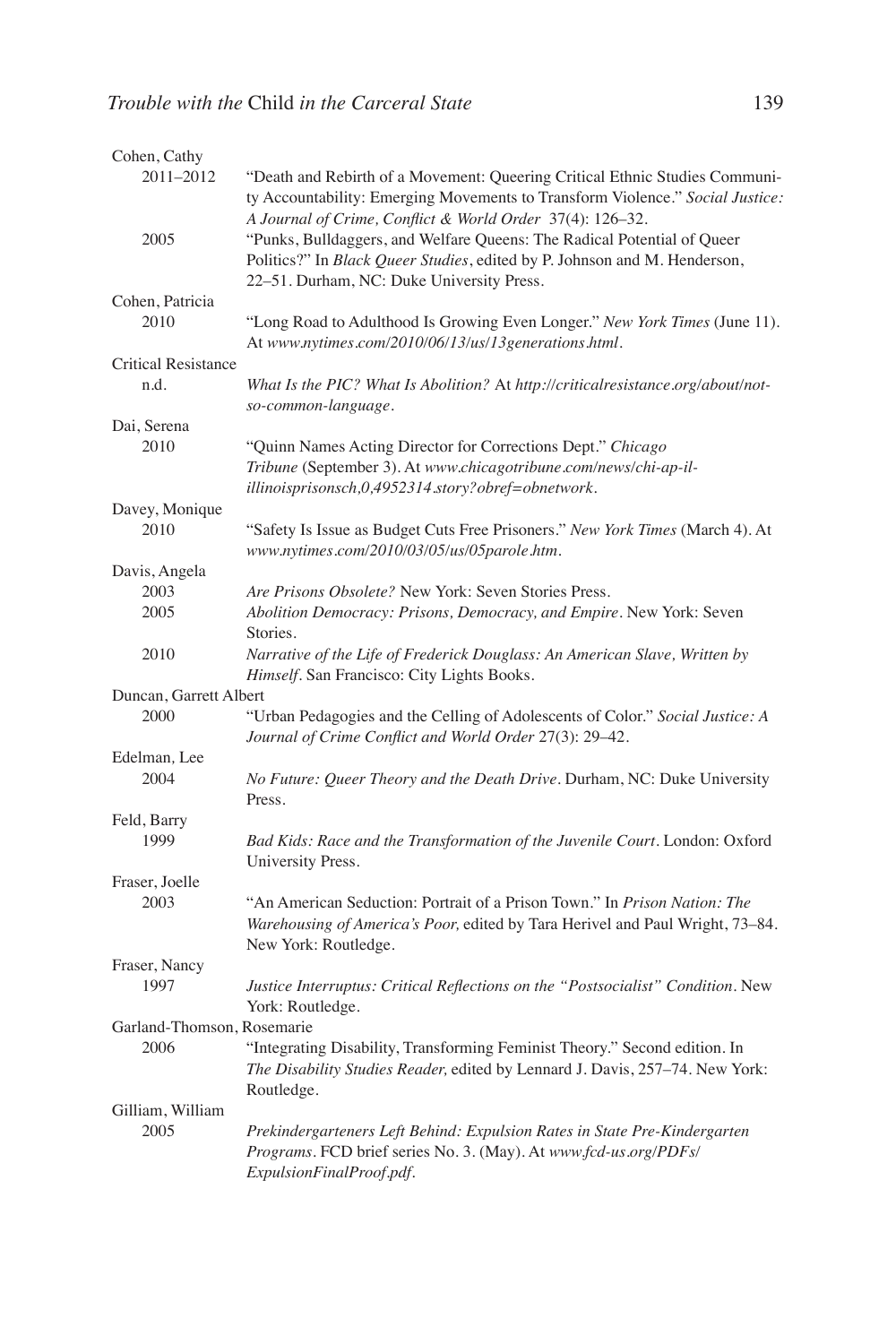| Gilmore, Ruth Wilson                          |                                                                                                                                                                                                                    |
|-----------------------------------------------|--------------------------------------------------------------------------------------------------------------------------------------------------------------------------------------------------------------------|
| 2007                                          | Golden Gulag: Prisons, Surplus, Crisis, and Opposition in Globalizing<br>California. Berkeley: University of California Press.                                                                                     |
| Gould, Jens Erik                              |                                                                                                                                                                                                                    |
| 2011                                          | "Seth's Law: Can a Bullied Boy Leave California a Legal Legacy?" Time<br>(August 5), at www.time.com/time/nation/article/0,8599,2086521,00.html.                                                                   |
| Gregory, A., R. Skiba, and P. Noguera<br>2010 | "The Achievement Gap and the Discipline Gap: Two Sides of the Same Coin?"<br>Educational Researcher 39(1): 59-68.                                                                                                  |
| Gustafson, Kaaryn                             |                                                                                                                                                                                                                    |
| 2011                                          | Cheating Welfare: Public Assistance and the Criminalization of Poverty. New<br>York, NY: New York University Press.                                                                                                |
| Harkins, Gillian                              |                                                                                                                                                                                                                    |
| 2009                                          | Everybody's Family Romance: Reading Incest in Neoliberal America.<br>Minneapolis, MN: University of Minnesota Press.                                                                                               |
| Harris-Perry, Melissa                         |                                                                                                                                                                                                                    |
| 2011                                          | Sister Citizen: Shame, Stereotypes, and Black Women in America. New Haven,<br>CT: Yale University Press.                                                                                                           |
| Herbert, Bob                                  |                                                                                                                                                                                                                    |
| 2010                                          | "Too Long Ignored." New York Times (August 20); at www.nytimes.<br>com/2010/08/21/opinion/21herbert.html.                                                                                                          |
| Himmelstein, K. and H. Bruckner               |                                                                                                                                                                                                                    |
| 2011                                          | "Criminal-Justice and School Sanctions Against Non-Heterosexual Youth: A<br>National Longitudinal Study." Pediatrics 127(1): 48-57.                                                                                |
| Hu, Winnie                                    |                                                                                                                                                                                                                    |
| 2011                                          | "Bullying Law Puts New Jersey Schools on Spot." New York Times (August<br>30). At www.nytimes.com/2011/08/31/nyregion/bullying-law-puts-new-jersey-<br>schools-on-spot.html?pagewanted=all.                        |
| Illinois Department of Corrections            |                                                                                                                                                                                                                    |
| 2011                                          | Facilities Information. May 13, 2012; at www.idoc.state.il.us/subsections/<br>facilities/information.asp?instchoice=mpb.                                                                                           |
| Jefferson, Aisha                              |                                                                                                                                                                                                                    |
| 2012                                          | "Salecia Johnson's Parents Want Answers." The Root (April 20); at www.theroot.<br>com/views/salecia-johnsons-parents-still-want-answers.                                                                           |
| Jones, Jeffrey                                |                                                                                                                                                                                                                    |
| 2009                                          | "Majority of Americans Continue to Oppose Gay Marriage: No Change in<br>Support from Last Year." Gallup Politics (May 27). At www.gallup.com/<br>poll/118378/majority-americans-continue-oppose-gay-marriage.aspx. |
| Justice Policy Institute                      |                                                                                                                                                                                                                    |
| 2002                                          | Cellblocks or Classrooms? The Funding of Higher Education and Corrections<br>and Its Impact on African American Men. At www.justicepolicy.org/images/<br>upload/0209_REP_CellblocksClassrooms_BBAC.pdf.            |
| Katz, Cindi                                   |                                                                                                                                                                                                                    |
| 2008                                          | "Childhood as Spectacle: Relays of Anxiety and the Reconfiguration of the<br>Child." Cultural Geographies 15(1): 5-17.                                                                                             |
|                                               | Kim, Catherine, Daniel Losen, and Damon Hewitt                                                                                                                                                                     |
| 2010                                          | The School to Prison Pipeline: Structuring Legal Reform. New York: New York<br>University Press.                                                                                                                   |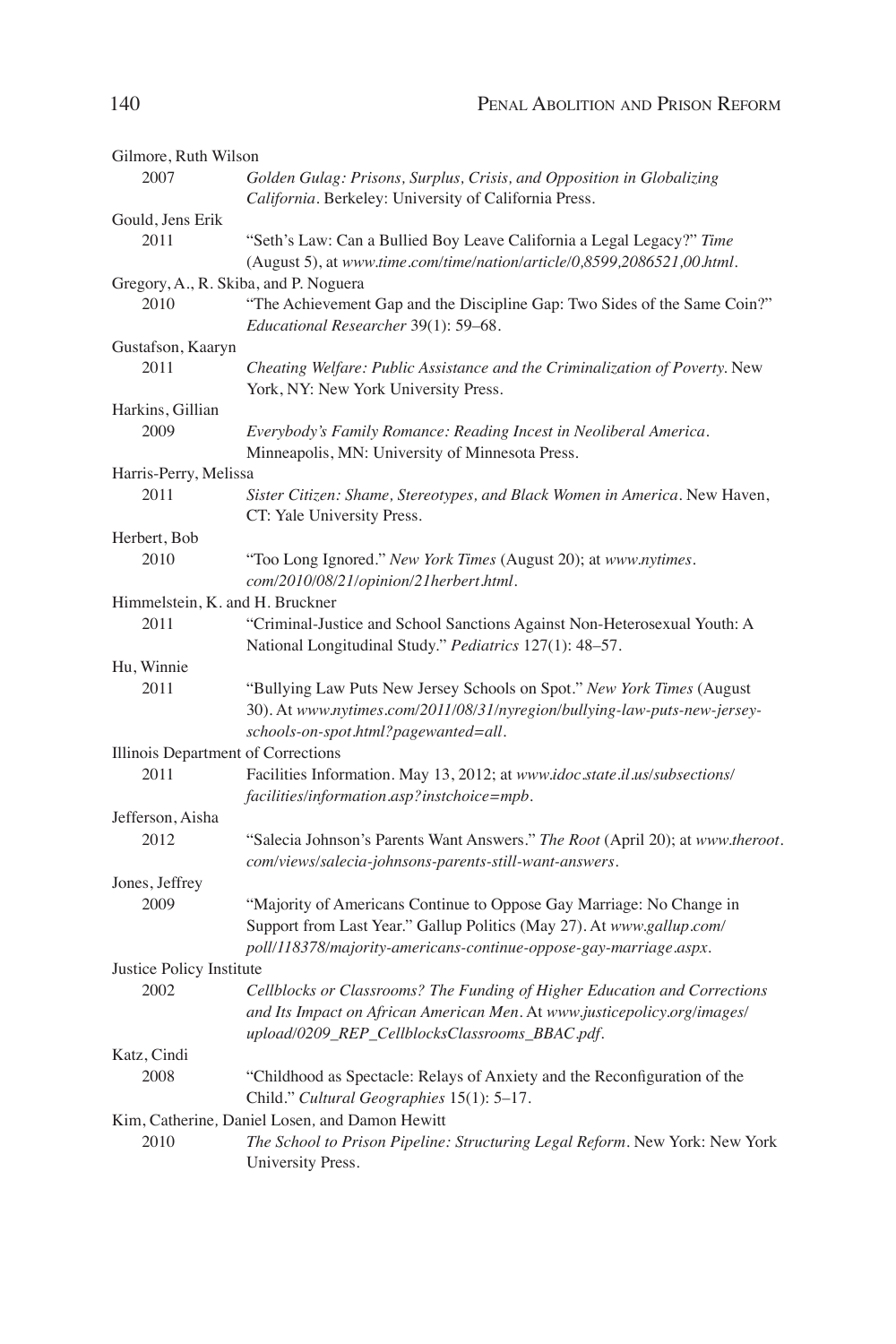| Kincaid, James                    |                                                                                                                                                                                                    |
|-----------------------------------|----------------------------------------------------------------------------------------------------------------------------------------------------------------------------------------------------|
| 1998                              | Erotic Innocence: The Culture of Child Molesting. Durham, NC: Duke<br>University Press.                                                                                                            |
| Kosciw, J.G. and E.D. Diaz        |                                                                                                                                                                                                    |
| 2009                              | Shared Differences: The Experience of Lesbian, Gay, Bisexual and<br>Transgendered Students of Color in Our Nation's Schools. New York: GLSEN.                                                      |
|                                   | Kosciw, J., E. Greytak, E. Diaz, and M. Bartkiewicz                                                                                                                                                |
| 2010                              | The 2005 National School Climate Survey: The Experience of Lesbian, Gay,<br>Bisexual and Transgendered Students in Our Nation's Schools. New York:<br>GLSEN.                                       |
| Krisberg, Barry                   |                                                                                                                                                                                                    |
| 2007                              | And Justice for Some: Differential Treatment of Youth of Color in the Justice<br>System. National Center on Crime and Delinquency. At www.nccd-crc.org/nccd/<br>pubs/2007jan_justice_for_some.pdf. |
| Lancaster, Roger                  |                                                                                                                                                                                                    |
| 2011                              | Sex Panic and the Punitive State. Berkeley: University of California Press.                                                                                                                        |
| Lawston, Jodie and Ashley Lucas   |                                                                                                                                                                                                    |
| 2011                              | Razor Wire Women: Prisoners, Activists, Scholars, and Artists. New York:<br><b>SUNY Press.</b>                                                                                                     |
|                                   | Lawston, Jodie and Ruben Murillo (eds.)                                                                                                                                                            |
| 2009                              | Special issue: "Policing, Detention, Deportation, and Resistance." Social Justice<br>$36(2)$ .                                                                                                     |
| Lesnik-Oberstein, Karin           |                                                                                                                                                                                                    |
| 2010                              | "Childhood, Queer Theory, and Feminism." Feminist Theory 11(3): 309-21.                                                                                                                            |
| Levine, Judith                    |                                                                                                                                                                                                    |
| 2002                              | Harmful to Minors: The Perils of Protecting Children from Sex. Minneapolis,<br>MN: University of Minnesota Press.                                                                                  |
| Liptak, Adam                      |                                                                                                                                                                                                    |
| 2010                              | "Justices Limit Life Sentences for Juveniles." New York Times (May 18). At<br>www.nytimes.com/2010/05/18/us/politics/18court.html.                                                                 |
| Lochner, Lance and Enrico Moretti |                                                                                                                                                                                                    |
| 2004                              | "The Effect of Education on Crime: Evidence from Prison Inmates, Arrests, and<br>Self-Reports." American Economic Review 94 (155): 155-189.                                                        |
| Logan, Wayne                      |                                                                                                                                                                                                    |
| 2009                              | Knowledge as Power: Criminal Registration and Community Notification Laws<br>in America. Stanford, CA: Stanford University Press.                                                                  |
| Losen, Daniel and Russ Skiba      |                                                                                                                                                                                                    |
| 2011                              | Discipline Policies, Successful Schools, and Racial Justice. The Civil Rights<br>Project/Proyecto Derechos Civiles at UCLA. October. National Education<br>Policy Center. Boulder, CO.             |
| Mauer, Marc                       |                                                                                                                                                                                                    |
| 1999                              | A Race to Incarcerate. New York: New Press.                                                                                                                                                        |
| Mauer, Marc and Meda Chesney-Lind |                                                                                                                                                                                                    |
| 2003                              | Invisible Punishment: The Collateral Consequences of Mass Imprisonment. New<br>York: New Press.                                                                                                    |
| McBride, Dwight                   |                                                                                                                                                                                                    |
| 2011                              | Impossible Witnesses: Truth, Abolitionism, and Slave Testimony. New York: New<br>York University Press.                                                                                            |
| McCready, Lance                   |                                                                                                                                                                                                    |
| 2010                              | Making Space for Diverse Masculinities: Difference, Intersectionality, and<br>Engagement in an Urban High School. New York: Peter Lang.                                                            |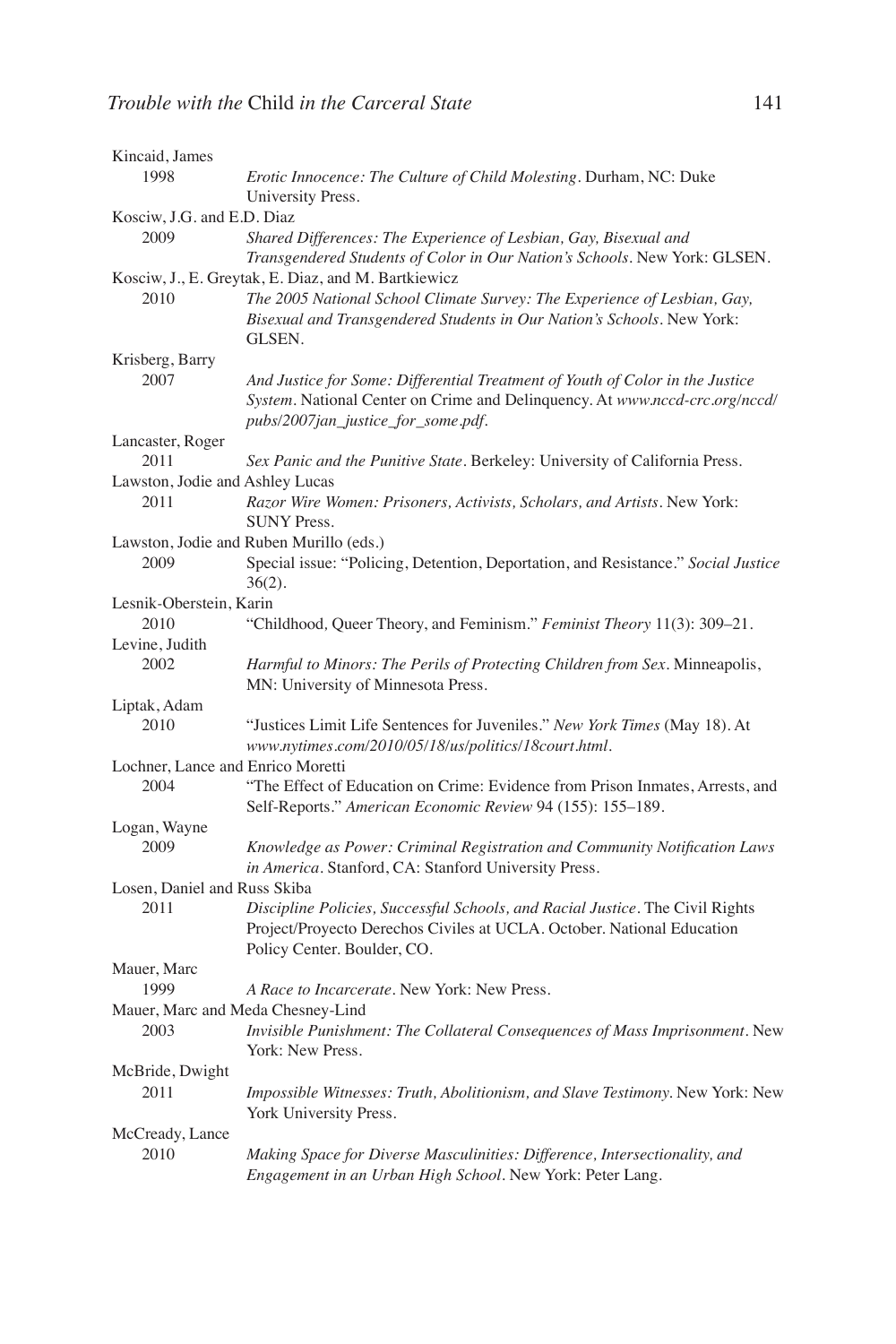| McCreery, Patrick        |                                                                                                                                                                                                                                            |
|--------------------------|--------------------------------------------------------------------------------------------------------------------------------------------------------------------------------------------------------------------------------------------|
| 2008                     | "Save Our Children/Let Us Marry: Gay Activists Appropriate the Rhetoric of<br>Child Protectionism." Radical History Review 100 (Winter): 186-207.                                                                                          |
| Meiners, Erica           |                                                                                                                                                                                                                                            |
| 2007                     | Right to Be Hostile: Schools, Prisons, and the Making of Public Enemies. New<br>York: Routledge.                                                                                                                                           |
| 2009                     | "Never Innocent: Feminist Trouble with Sex Offender Registries in a Prison<br>Nation." Meridians 9(2): 31-62.                                                                                                                              |
| Moten, Fred              |                                                                                                                                                                                                                                            |
| 2004                     | "The University and the Undercommons: Seven Theses." Social Text 79 (22):<br>$101 - 115$ .                                                                                                                                                 |
| Muhammad, Khalil Gibran  |                                                                                                                                                                                                                                            |
| 2010                     | The Condemnation of Blackness: Race, Crime, and the Making of Modern<br>Urban America. Cambridge: Harvard University Press.                                                                                                                |
| Muñoz, José Esteban      |                                                                                                                                                                                                                                            |
| 2009                     | Cruising Utopia: The Then and There of Queer Futurity. New York: New York<br>University Press.                                                                                                                                             |
| Norris, D.W.             |                                                                                                                                                                                                                                            |
| 2011                     | "Panel Hears from Murphysboro on IYC Closing." The Southern (October<br>12). At http://thesouthern.com/news/local/govt-and-politics/panel-hears-from-<br>murphysboro-on-iyc-closing/article_40e8e698-f520-11e0-bada-001cc4c002e0.<br>html. |
| Office of Civil Rights   |                                                                                                                                                                                                                                            |
| 2012                     | Civil Rights Data Collection. May 10, 2012, at www2.ed.gov/about/offices/list/<br>ocr/data.html.                                                                                                                                           |
| Pascoe, C.J.             |                                                                                                                                                                                                                                            |
| 2007                     | Dude, You're a Fag: Masculinity and Sexuality in High School. Berkeley, PCA:<br>University of California.                                                                                                                                  |
| Petit, B. and B. Western |                                                                                                                                                                                                                                            |
| 2004                     | "Mass Imprisonment and the Life Course: Race and Class Inequality in U.S.<br>Incarceration." American Sociological Review 69(2): 151-169.                                                                                                  |
|                          | Petteruti, A., N. Walsh, and T. Velázquez                                                                                                                                                                                                  |
| 2009                     | The Costs of Confinement: Why Good Juvenile Justice Policies Make Good<br>Fiscal Sense. Washington, DC: Justice Policy Institute. At www.justicepolicy.<br>org/images/upload/09_05_REP_CostsOfConfinement_JJ_PS.pdf.                       |
|                          | Pew Center on the States, Public Safety Performance Project                                                                                                                                                                                |
| 2008                     | "One in 100: Behind Bars in America 2008." At www.pewcenteronthestates.org.                                                                                                                                                                |
| Phillips, Anna           |                                                                                                                                                                                                                                            |
| 2011                     | "City Reports More Suspensions, but Serious Crimes Declined." New York<br>Times (November 1). At http://www.wnyc.org/story/303245-city-reports-more-<br>suspensions-but-serious-crimes-declined/.                                          |
| Richie, Beth             |                                                                                                                                                                                                                                            |
| 2012                     | Arrested Justice: Black Women, Male Violence and the Build-up of a Prison<br>Nation. New York: New York University Press.                                                                                                                  |
| Roberts, Dorothy         |                                                                                                                                                                                                                                            |
| 1993                     | "Racism and Patriarchy in the Meaning of Motherhood." Journal of Gender and<br>the Law $1(1)$ .                                                                                                                                            |
| 1997                     | Killing the Black Body: Race, Reproduction, and the Meaning of Liberty. New<br>York: Vintage Books.                                                                                                                                        |
| 2011                     | Fatal Invention: How Science, Politics, and Big Business Re-create Race in the                                                                                                                                                             |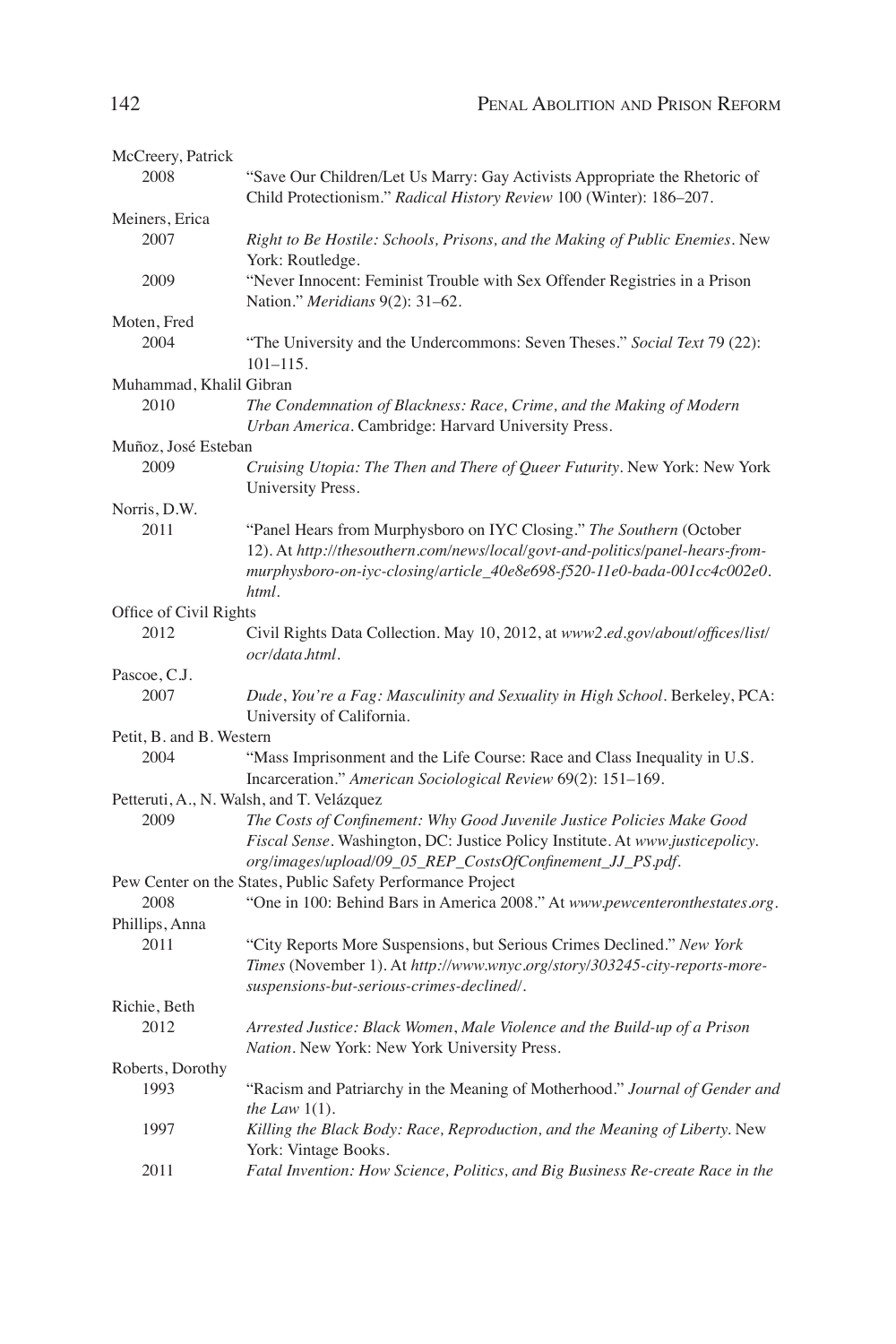|                                   | Twenty-first Century. New York: The New Press.                                                                                                                           |
|-----------------------------------|--------------------------------------------------------------------------------------------------------------------------------------------------------------------------|
| Ruiz, Jason                       |                                                                                                                                                                          |
| 2008                              | "The Violence of Assimilation: An Interview with Mattilda aka Matt Bernstein<br>Sycamore." Radical History Review 100 (Winter): 237-47.                                  |
| Russell, Stephen                  |                                                                                                                                                                          |
| 2008                              | "Remembering Lawrence King: An Agenda for Educators, Schools, and<br>Scholars." Teachers College Record (April 25). At www.tcrecord.org.                                 |
| Schaffner, Laurie                 |                                                                                                                                                                          |
| 2002                              | "An Age of Reason: Paradoxes in the U.S. Legal Constructions of Adulthood."<br>The International Journal of Children's Rights 10: 201-232.                               |
| 2006                              | Girls in Trouble with the Law. New York: Rutgers University Press.                                                                                                       |
| Schwarz, Alan<br>2011             | "School Discipline Study Raises Fresh Questions." New York Times (July 19). At                                                                                           |
|                                   | www.nytimes.com/2011/07/19/education/19discipline.html? $_r=1$ .                                                                                                         |
| Sedgewick, Eve                    |                                                                                                                                                                          |
| 1990                              | <i>Epistemology of the Closet.</i> Berkeley: University of California Press.                                                                                             |
| Silliman, J. and A. Bhattacharjee |                                                                                                                                                                          |
| 2002                              | Policing the National Body: Race, Gender and Criminalization. Boston: South<br>End Press.                                                                                |
|                                   | Simkins, S., A. Hirsh, E. Horvat, and M. Moss                                                                                                                            |
| 2004                              | "The School to Prison Pipeline for Girls: The Role of Physical and Sexual<br>Abuse." Children's Legal Rights Journal 24(4): 56-72.                                       |
| Simmons, Lizbet                   |                                                                                                                                                                          |
| 2009                              | "End of the Line: Tracing Racial Inequality from School to Prison." Race/<br>Ethnicity: Multidisciplinary Global Perspectives 2(2): 215-41.                              |
|                                   | Skiba, R.J., R.S. Michael, A.C. Nardo, and R.L. Peterson                                                                                                                 |
| 2002                              | "The Color of Discipline: Sources of Racial and Gender Disproportionality in<br>School Punishment." The Urban Review 34(2): 317-42.                                      |
| Soung, Patricia                   |                                                                                                                                                                          |
| 2011                              | "Social and Biological Constructions of Youth: Implications for Juvenile Justice"<br>and Racial Equity." Northwestern Journal of Law and Social Policy 6(2): 428-<br>44. |
| Stern, Alexandra Minna            |                                                                                                                                                                          |
| 2005                              | Eugenic Nation: Faults and Frontiers of Better Breeding in Modern America.<br>Berkeley: University California Press.                                                     |
| Stockton, Kathryn                 |                                                                                                                                                                          |
| 2009                              | The Queer Child: Or, Growing Sideways in the Twentieth Century. Durham, NC:<br>Duke University Press.                                                                    |
| Sudbury, Julia                    |                                                                                                                                                                          |
| 2004                              | Global Lockdown: Race, Gender, and the Prison-Industrial Complex. New York:<br>Routledge.                                                                                |
| Tavernise, Sabrina                |                                                                                                                                                                          |
| 2011                              | "Soaring Poverty Casts Spotlight on 'Lost Decade." New York Times<br>(September 13). At www.nytimes.com/2011/09/14/us/14census.html?_<br>$r = 2$ &pagewanted=all.        |
| Thompkins, Douglas E.             |                                                                                                                                                                          |
| 2010                              | "The Expanding Prisoner Reentry Industry." Dialectical Anthropology 34(4):<br>589-604.                                                                                   |
| Vance, Carole S.                  |                                                                                                                                                                          |
| 2011                              | "Thinking Trafficking, Thinking Sex." GLQ: A Journal of Lesbian and Gay<br>Studies 17(1): 135-43.                                                                        |